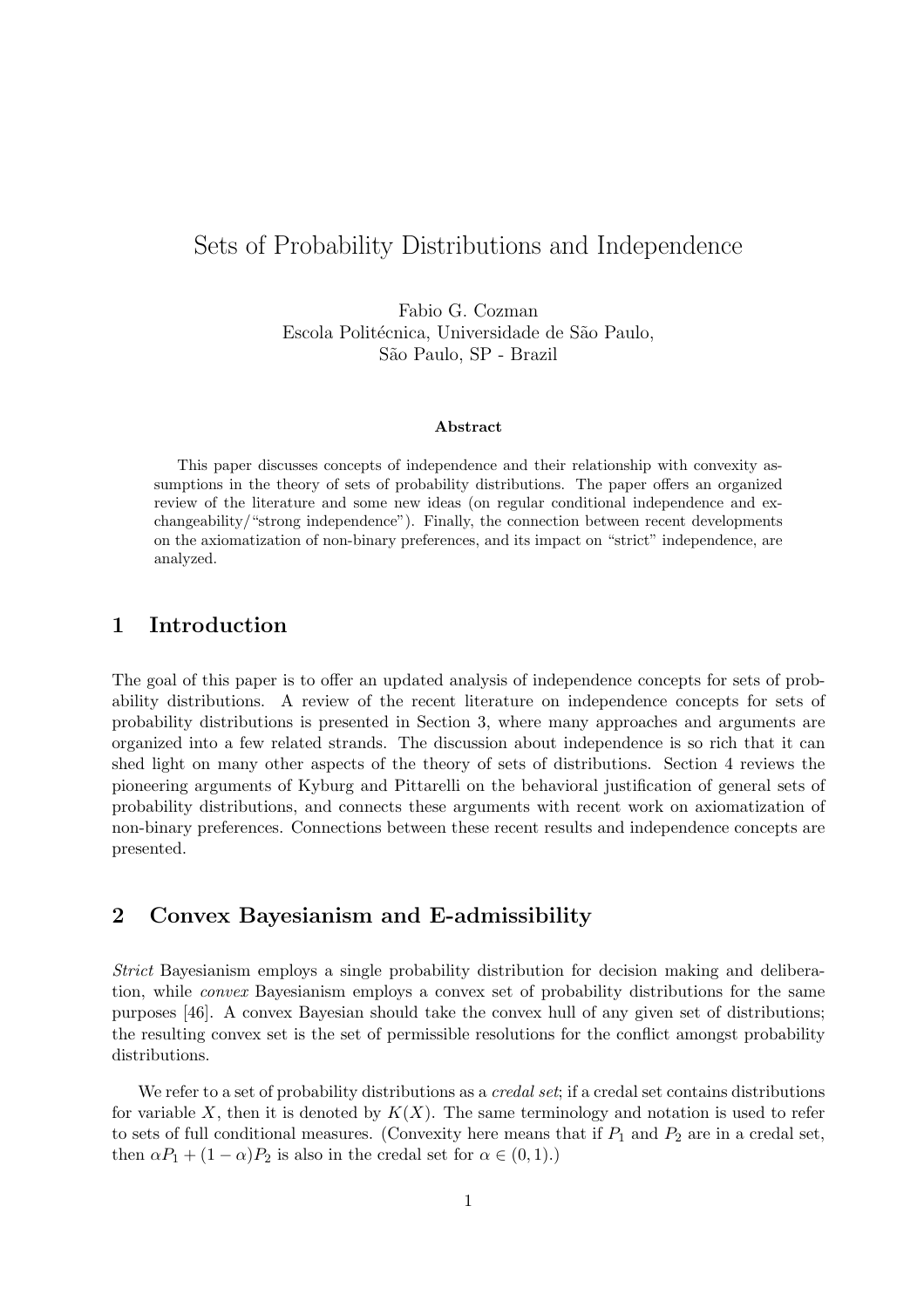The use of credal sets is often justified through partially ordered preferences. Suppose one is to buy or sell random variables  $X_i$ ; to simplify matters, suppose all  $X_i$  are real valued and bounded. One may postulate a binary relation  $\succ$ , indicating by  $X \succ Y$  that "X is preferred to Y." If  $\succ$  is a complete order, then relatively simple axioms [26] yield a representation for  $\succ$  in terms of a single probability measure P:

$$
X \succ Y \quad \text{ iff } \quad E_P[X] > E_P[Y].
$$

If  $\succ$  is a partial order, then similarly simple axioms yield a representation for  $\succ$  in terms of a set of probability measures  $K$  [29, 64, 53]:

$$
X \succ Y \quad \text{ iff } \quad E_P[X] > E_P[Y] \text{ for all } P \in K.
$$

Note that any two credal sets with identical vertices produce the same  $\succ$ . Interest has focused on the unique maximal credal set that represents  $\succ$ , as this credal set embodies a "least commitment" strategy: every distribution that is allowed by  $\succ$  is included in K. Indeed there has been almost unanimous agreement that there is no behavioral reason to move beyond such maximal credal sets as representations for partial preferences. As we will see in Section 4, Kyburg and Pittarelli challenge such common wisdom in a clever way that has only recently been revived.

Another way to produce credal sets is through one-sided betting, a scheme that was explored by Smith [60] and Williams [68, 69], and later investigated in great detail by Walley [64]. In this case the *lower expectation*  $E[X]$  for X is interpreted as the supremum of prices one is willing to pay so as to purchase X (Walley refers to X as a *qamble*). Conditions usually imposed on the functional  $\underline{E}$  are [64]:

$$
\underline{E}[X] \ge \inf X; \quad \underline{E}[\alpha X] = \alpha \underline{E}[X] \text{ for } \alpha \ge 0; \quad \underline{E}[X+Y] \ge \underline{E}[X] + \underline{E}[Y].
$$

Any functional  $\underline{E}[X]$  satisfying these conditions is the lower envelope of a set of expectation functionals or, equivalently, any functional  $E[X]$  can be represented by a credal set. The maximal credal set  $K_E$  that represents  $E[X]$  is convex. The literature has, for the most part, accepted that only the maximal (convex) credal set is of interest, and that smaller (nonconvex) credal sets have no apparent behavioral justification. Again, this issue is addressed in Section 4.

There are several criteria for decision making with credal sets. To simplify the discussion, suppose one has a set  $A$  of variables and one or more variables must be selected according to some criterion. Each variable is interpreted as an act with consequences expressed in utiles; that is, higher values of  $X$  are more desirable than lower values of  $X$ .

The Γ-minimax criterion selects any act with maximum lower expected value [3, 27],

$$
\arg\max_{X \in \mathcal{A}} \min_{P \in K} E_P[X].
$$

The maximality criterion selects any act X such that no other act  $Y \in \mathcal{A}$  is preferred to X in a binary comparison [58] [64, Sect. 3.9]. Maximality focuses on the maximal elements of the partial order  $\succ$ . That is, X is maximal if

there is no 
$$
Y \in \mathcal{A}
$$
 such that  $E_P[Y - X] > 0$  for all  $P \in K$ .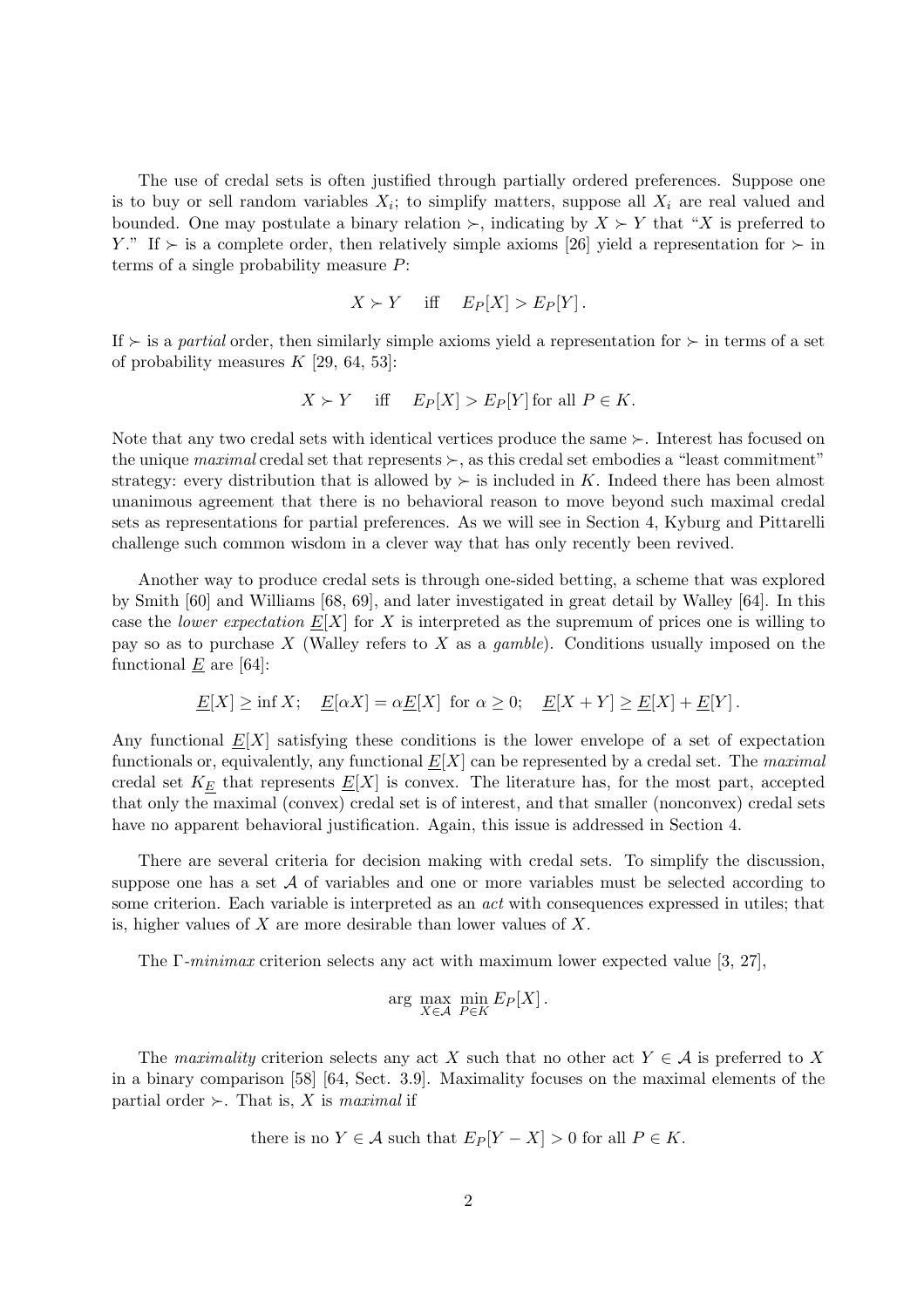Finally, the  $E$ -admissibility criterion selects any act X that is maximal under at least one probability measure  $P \in K$  [46]. That is, X is E-admissible if

there is  $P \in K$  such that  $E_P[X - Y] \geq 0$  for all  $Y \in \mathcal{A}$ .

Kyburg and Pittarelli explain E-admissibility as follows [42]. Let  $K_{\mathcal{A}}(X)$  be the (convex) set of probability distributions relative to which act X maximizes expected value against acts in  $\mathcal{A}$ . Then  $X$  is E-admissible iff

$$
K_{\mathcal{A}}(X) \cap K \neq \emptyset.
$$

There are other criteria for decision-making with credal sets, such as Γ-maximax and interval dominance [61].

# 3 Independence concepts for credal sets

The starting point of our discussion of independence is the widely used concept of stochastic independence:  $X$  and  $Y$  are stochastically independent if

$$
P(X \in A | Y \in B) = P(X \in A) \quad \text{whenever } P(Y \in B) > 0,
$$

for all events  $A$  and  $B$  in appropriate algebras. This definition is equivalent to

$$
P(X \in A, Y \in B) = P(X \in A) P(Y \in B)
$$

for all events  $A$  and  $B$  in appropriate algebras.

We devote this section to an analysis of recent research on independence concepts in the context of credal sets. Even defining independence and conditional independence appears to be challenging. The literature is rich in results, but many questions remain open. Section 3.1 reviews the main definitions in the literature, leaving concerns about conditioning, null events, and countable additivity to Section 3.2. Independence concepts are briefly compared in Section 3.3, and Sections 3.4 and 3.5 focus on strong independence.

## 3.1 Confirmational, strict, strong, epistemic independence... and others

A direct generalization of stochastic independence to the context of credal sets is strict independence<sup>1</sup>: X and Y are *strictly independent* if, for all  $P \in K$ ,

$$
P(X \in A | Y \in B) = P(X \in A) \quad \text{whenever } P(Y \in B) > 0.
$$

This straightforward definition violates convexity. Consider an example of Jeffrey's [42, Sect. IV.B. Take binary variables X and Y. Suppose  $K(X, Y)$  is the convex hull of two distributions  $P_1$  and  $P_2$  such that  $P_1(X = 0) = P_1(Y = 0) = 1/3$  and  $P_2(X = 0) = P_2(Y = 0) = 2/3$ . Suppose  $X$  and Y are strictly independent; hence  $X$  and Y are stochastically independent with respect to

<sup>&</sup>lt;sup>1</sup>This term is due to Teddy Seidenfeld.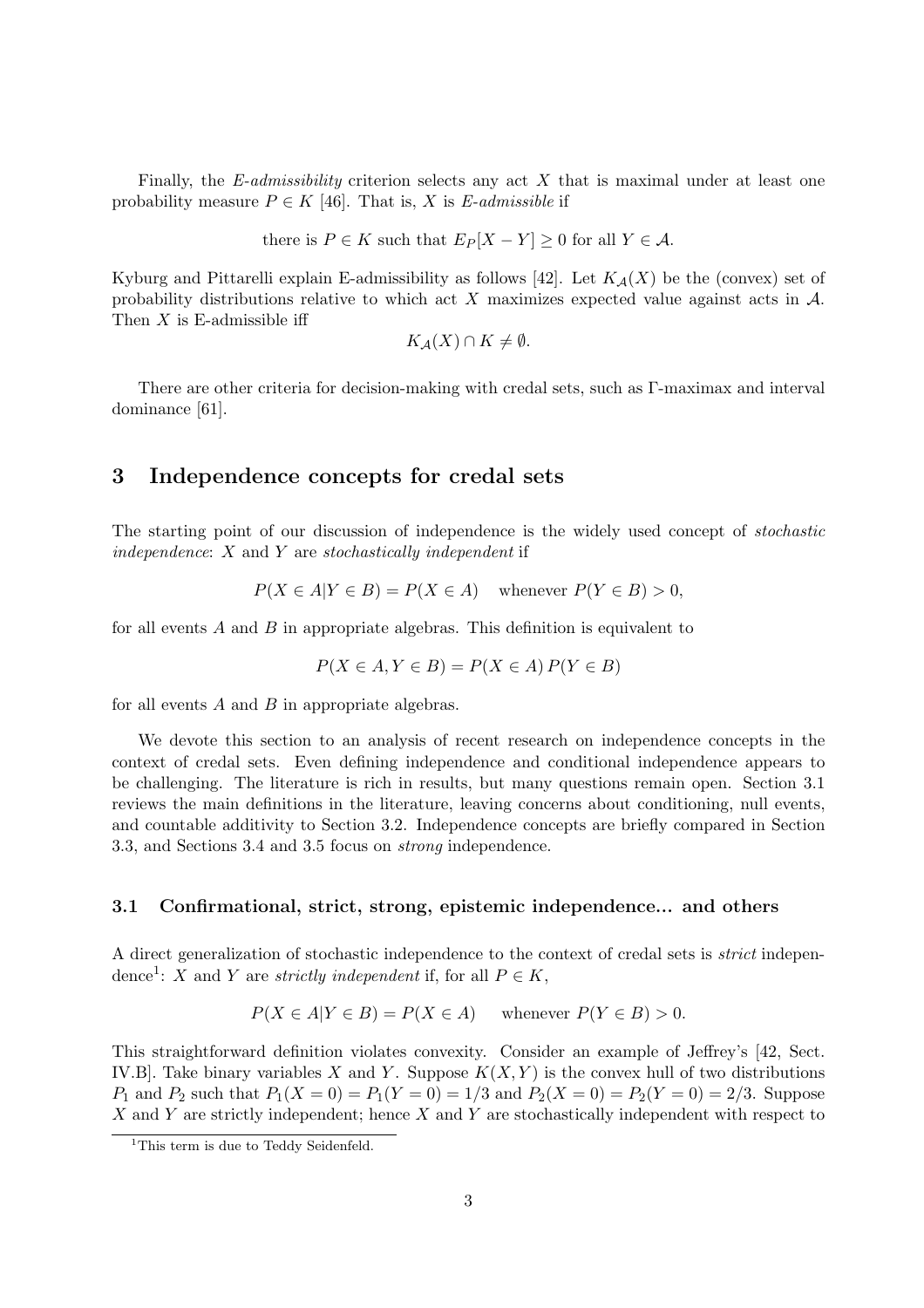$P_1$  and  $P_2$ . Now take the distribution  $P_{1/2} = P_1/2 + P_2/2$ ; we have  $P_{1/2} \in K(X, Y)$  by convexity. However, X and Y are not stochastically independent with respect to  $P_{1/2}$ , as

$$
P_{1/2}(X=0, Y=0) = P_1(X=0)P_1(Y=0)/2 + P_2(X=0)P_1(Y=0)/2
$$
  
= 5/18  $\neq$  1/4 =  $P_{1/2}(X=0)P_{1/2}(Y=0)$ .

The clash between strict independence and convexity is already explicit in Levi's pioneering work on convex Bayesianism [46, Chap. 10]. Levi defines Y to be *confirmationally irrelevant* to  $X$  if

$$
K(X|Y \in B) = K(X) \quad \text{ for nonempty } \{Y \in B\},\tag{1}
$$

and notes that confirmational irrelevance is not the same as strict independence. Levi also states that expectations are not affected by failure of convexity in strict independence; his implicit message is that, as expectations are only affected by the convex hull of a credal set, one is allowed to take the convex hull whenever necessary.

This suggests the following somewhat convoluted definition:  $X$  and  $Y$  are strongly independent when  $K(X, Y)$  is the convex hull of a credal set that satisfies strict independence. A more concise description of strong independence is possible, if all credal sets are assumed closed. Using lower/upper expectations, we have: X and Y are strongly independent iff for any bounded function  $f(X, Y)$ ,

$$
\underline{E}[f(X,Y)] = \min\left(E_P[f(X,Y)] : P = P_X P_Y\right). \tag{2}
$$

In 1982 Walley and Fine called this expression, with  $f(X, Y)$  restricted to indicator functions only, an independent product [65]. Independent products (this restricted form of strong independence) are adopted by Weichselberger in his theory of interval probability (under the name mutual independence) [66, 67].

Walley later used the term *type-1 product* to refer to Expression  $(2)$  in his highly influential book [64]. Walley reserves the term type-2 product to the situation where all marginals are equal.

In his book Walley also proposes a different concept, epistemic irrelevance: Y is epistemically irrelevant to X if for any bounded function  $f(X)$ ,

$$
\underline{E}[f(X)|Y \in B] = \underline{E}[f(X)] \quad \text{ for nonempty } \{Y \in B\}.
$$

If credal sets are closed and convex, then epistemic irrelevance is identical to Levi's confirmational irrelevance.<sup>2</sup> Epistemic irrelevance is what Smith refers to as independence in his pioneering work on medial odds [60]. And when restricted to events epistemic irrelevance is similar to what Weichselberger calls *canonical* independence of B to A  $(E[A|B] = \overline{E}[A]$  and  $E[A|B] =$  $\underline{E}[A]$  [66, 67].

Epistemic irrelevance is not symmetric: Y may be epistemically irrelevant to X while X is not epistemically irrelevant to Y [13, 64]. Walley's clever proposal is to create a symmetric concept out of epistemic irrelevance, following Keynes' approach to independence [37]: X and Y are

<sup>&</sup>lt;sup>2</sup>Definitions involving equalities among lower expectations tend to produce closed convex sets. Walley's theory takes lower expectations as primitives; it does not matter whether one builds a lower expectation from a closed convex credal set or not, in the end the definitions and calculations work as if closure and convex hulls were taken at each step (for instance, see examples in two papers co-authored by Walley [7, 13]).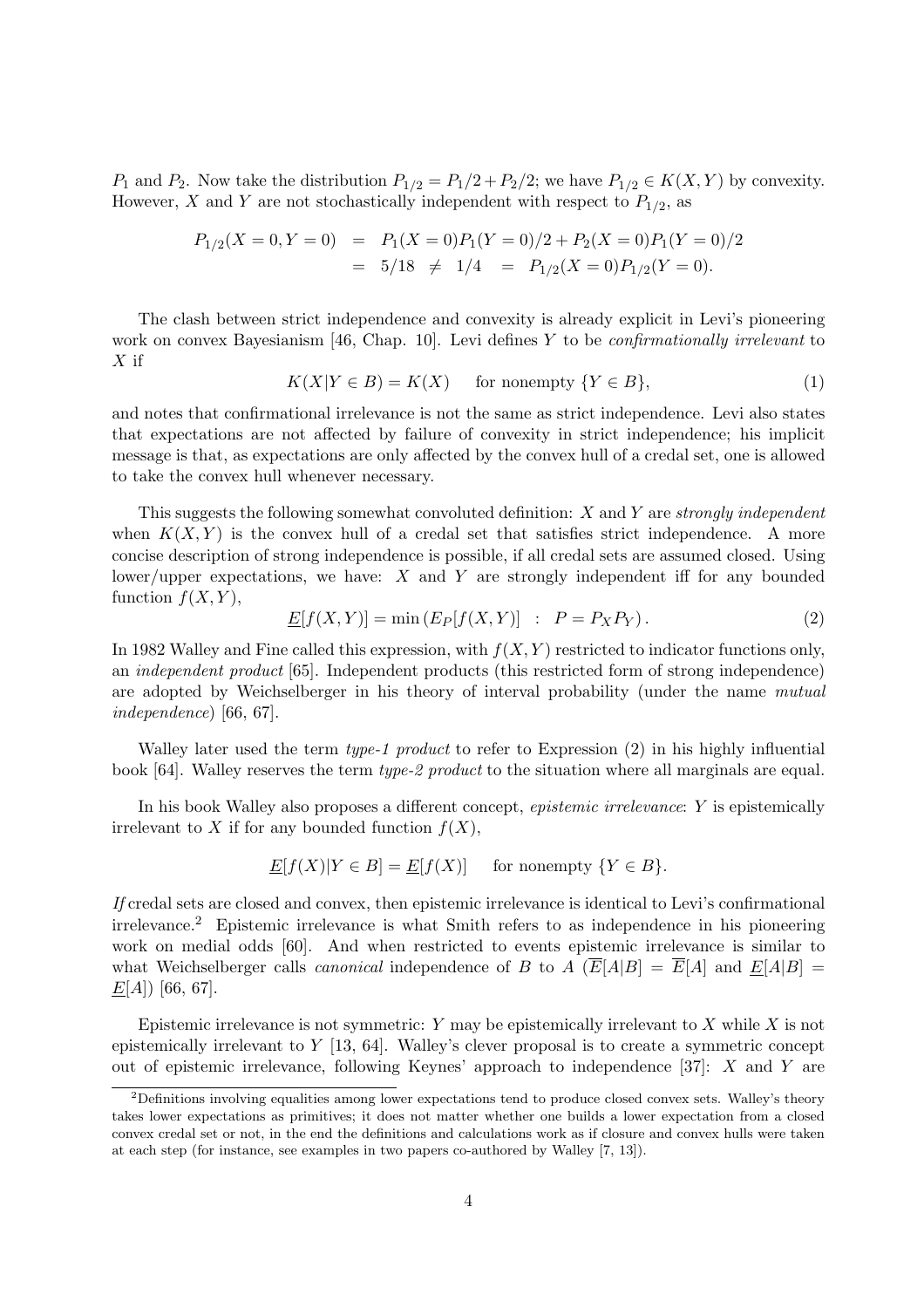epistemically independent if Y is epistemically irrelevant to X and X is epistemically irrelevant to  $Y$ .

Walley's book is contemporary with Kuznetsov's book on interval probabilities and interval expectations [40]. Kuznetsov proposes yet another concept of independence with a nice interpretation in terms of interval arithmetic.<sup>3</sup> Denote by  $EI[X]$  the interval  $[E[X], \overline{E}[X]]$ ; then: X and Y are Kuznetsov independent if, for any bounded functions  $f(X)$  and  $g(Y)$ ,

$$
EI[f(X)g(Y)] = EI[f(X)] \times EI[g(Y)],
$$

where  $\times$  is interval multiplication.<sup>4</sup> An equivalent formulation is: for any bounded functions  $f(X)$  and  $g(Y)$ ,

$$
\underline{E}[f(X)g(Y)] = \inf \left( E_P[f(X)g(Y)] \ : \ P = P_X P_Y \right). \tag{3}
$$

Expressions (2) and (3) are quite similar, particularly if the credal sets are closed. The expressions are however not equivalent: this can be seem easily when  $K(X)$  and  $K(Y)$  are vacuous [41], and with more difficulty when these marginal credal sets are not vacuous [11].

Many variations on the previous definitions are possible. For instance, one might say that  $Y$ is irrelevant to X if for any bounded function  $f(X)$ ,

$$
\underline{E}[f(X)|Y \in B'] = \underline{E}[f(X)|Y = B''] \quad \text{ for nonempty } \{Y \in B'\}, \{Y \in B''\}.
$$

Such a definition is not equivalent to epistemic irrelevance, and it seems too weak. For instance we can have vacuous credal sets  $K(X|Y=y)$  for every y, and still  $K(X)$  can be a non-vacuous credal set (even a singleton<sup>5</sup>). It seems bizarre to say that Y is then irrelevant to X.

Several other variations appeared in the literature between 1990 and 2000, and terminology became somewhat confusing. Part of this activity was inherited from the research in Dempster-Shafer and possibility theories, where concepts of conditioning and independence were intensely debated during that decade.<sup>6</sup>

In 1995 de Campos and Moral tried to organized the field into a number of distinct concepts of independence [19]. Their type-2 independence is strong independence as defined previously (that is, each vertex of a convex  $K(X, Y)$  satisfies stochastic independence). Their type-3 independence obtains when  $K(X, Y)$  is the convex hull of all product distributions  $P_XP_Y$ , where  $P_X \in K(X)$ and  $P_Y \in K(Y)$ . To minimize the number of different concepts, it makes sense to consider this type-3 independence as a special case of strong independence; indeed, often one sees the term strong extension to refer to the largest credal set that satisfies strong independence with given marginal sets  $K(X)$  and  $K(Y)$ . Finally, de Campos and Moral have a variation on confirmational irrelevance:  $Y$  is type-5 irrelevant to  $X$  if

$$
R(X|Y \in B) = K(X) \quad \text{ whenever } \overline{P}(Y \in B) > 0,
$$

<sup>3</sup>Actually, it seems that Kuznetsov adopts strong independence as the main concept of independence and proposes his new concept as a secondary idea [41].

<sup>&</sup>lt;sup>4</sup>If  $a = [\underline{a}, \overline{a}]$  and  $b = [\underline{b}, \overline{b}]$ ,  $a \times b = [\underline{ab}, \underline{a}\overline{b}, \overline{ab}, \overline{ab}]$ .

<sup>&</sup>lt;sup>5</sup>That is, we may have an extreme case of *dilation* [54], where  $K(X)$  contains a single distribution but  $K(X|Y = y)$  is vacuous for each y. Dilation often obtains when epistemic irrelevance is adopted [13].

 $6^6$ Concepts of independence were created for many different definitions of conditioning and of product distributions. For instance, one may take Dempster conditioning (indicated by a subscript  $D$  in the conditioning bar) and require  $\overline{P}(X|_D Y) = \overline{P}(X, Y) / \overline{P}(Y) = \overline{P}(X)$  whenever  $\overline{P}(X) > 0$ ; that is,  $\overline{P}(X, Y) = \overline{P}(X) \overline{P}(Y)$ . This is related (mathematically at least) to Shafer's concept of cognitive independence [59, 70, 71].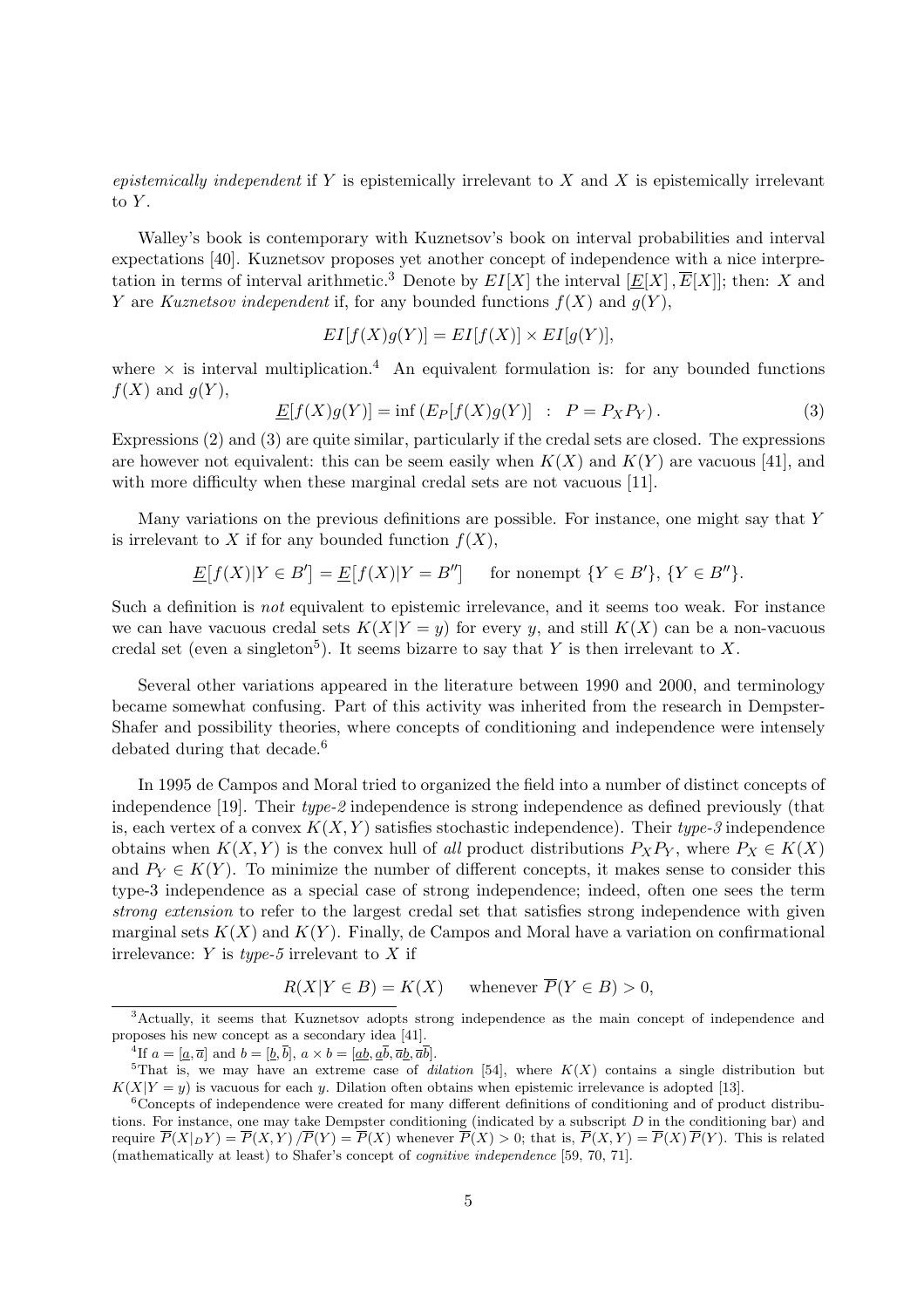where  $R(X|Y \in B)$  denotes the set

$$
\{P(\cdot|Y \in B) : P \in K(X, Y) ; P(Y \in B) > 0\}.
$$
\n(4)

The set R defined in Expression (4) is related to what Walley calls *regular extension* [64],<sup>7</sup> and is often used as a definition of conditioning [66]. The following interesting example is given by de Campos and Moral [19]: suppose X and Y are binary, and  $K(X, Y)$  is the convex hull of two distributions  $P_1$  and  $P_2$  such that  $P_1(X = 0, Y = 0) = P_2(X = 1, Y = 1) = 1$ . Then strong independence obtains, but neither  $Y$  is type-5 irrelevant to  $X$ , nor  $X$  is type-5 irrelevant to  $Y$ .

In 1999 Couso et al presented an influential review of independence concepts [6, 7]. They used yet another terminology: their independence in the selection is strong independence as defined previously, and their strong independence is de Campos and Moral's type-3 independence. Finally, their repetition independence refers to Walley's type-2 product.<sup>8</sup>

### 3.2 Conditional independence, null events, and full conditional measures

In this section we discuss conditional independence and null events, two issues that have grown in importance through the years, and have become a laboratory for all sorts of foundational problems regarding credal sets.

#### 3.2.1 Conditional independence

Any concept of independence can be modified to express *conditional independence*, simply by conditioning on every value of some variable. For instance, conditional epistemic irrelevance of Y to X given Z obtains when, for all bounded functions  $f(X)$ ,

$$
\underline{E}[f(X)|Y \in B, Z = z] = \underline{E}[f(X)|Z = z] \quad \text{for nonempty } \{Y \in B, Z = z\}.
$$

Conditional epistemic independence is then the "symmetrized" concept. Likewise, conditional Kuznetsov independence of X and Y given Z obtains when for all bounded functions  $f(X)$ ,  $g(Y)$ ,

$$
EI[f(X)g(Y)|Z=z] = EI[f(X)|Z=z] \times EI[g(Y)|Z=z]
$$
 for nonempty  $\{Z=z\}.$ 

And we define conditional strict independence by imposing elementwise conditional stochastic independence<sup>9</sup>: every probability distribution must satisfy

$$
P(X \in A, Y \in B | Z = z) = P(X \in A | Z = z) P(Y \in B | Z = z) \quad \text{whenever } P(Z = z) > 0.
$$

<sup>&</sup>lt;sup>7</sup>Regular extension is however different as it defines conditioning even if  $\overline{P}(Y \in B) = 0$ . In regular conditioning, one may produce different credal sets  $R(X|A \cap B)$  by conditioning first on A and then on B, and by conditioning directly on  $A \cap B$  (thanks to Teddy Seidenfeld for pointing this out to me).

<sup>8</sup>Couso et al also discuss two other situations that are not directly relevant to the concerns of the present paper: (1) the set  $K(X, Y)$  is the largest set with given marginals  $K(X)$  and  $K(Y)$  and no further constraints; (2) the set  $K(X, Y)$  is specified through a belief function where the joint mass assignment satisfies stochastic independence. Recall that a belief function can always be expressed as a probability measure (the mass assignment) over the subsets of the possibility space, plus a multi-valued mapping. Couso et al call this latter concept *random set* independence (a similar concept had been called a *belief function product* by Walley and Fine [65]).

<sup>9</sup>Moral and Cano describe three variants on conditional strict independence [47], basically by considering ways to extend given marginal and conditional credal sets on X and Y given Z; these alternative concepts are perhaps better understood as forms of extension given marginal and conditional credal sets.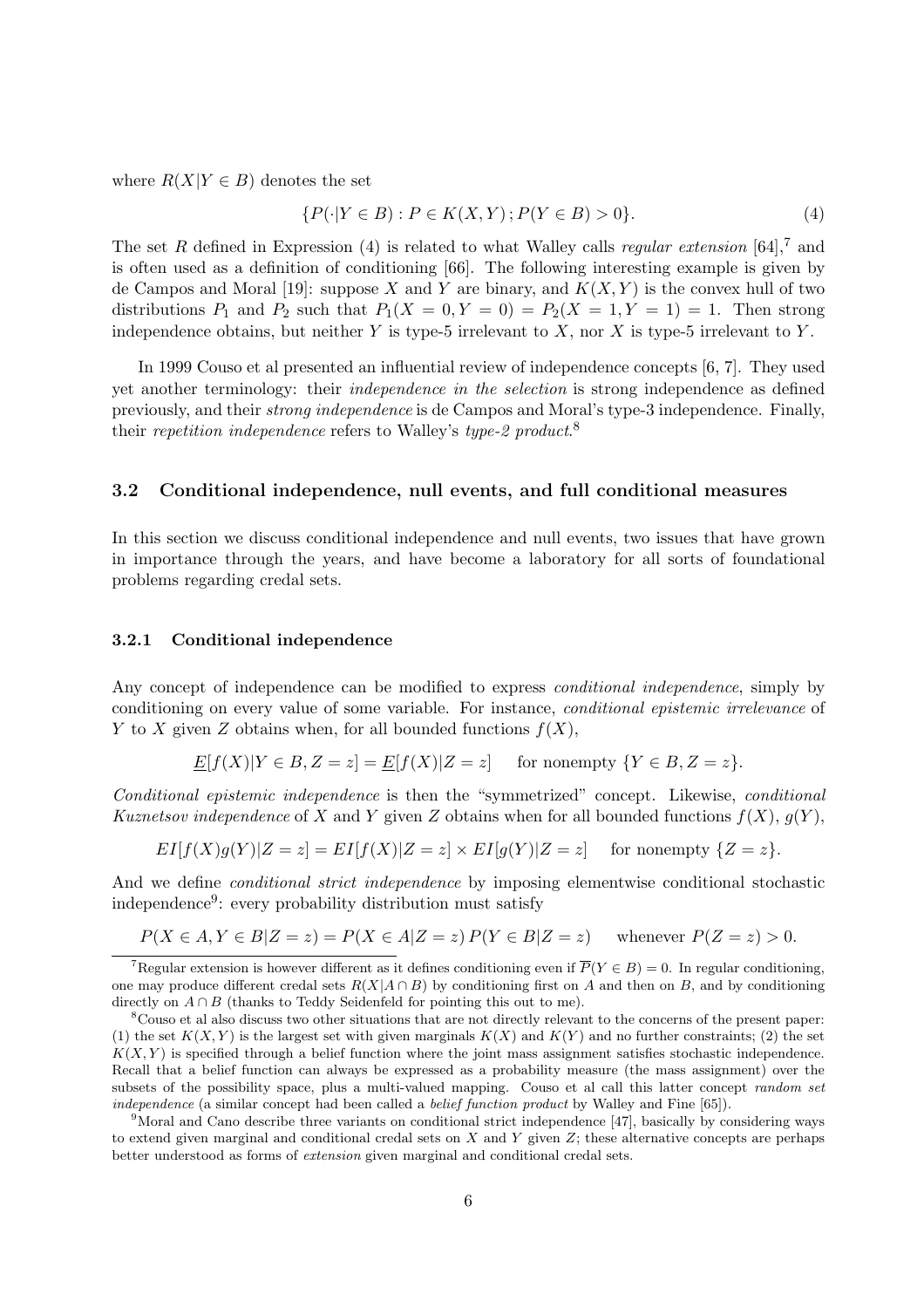We adopt the same scheme for *conditional strong independence*; that is, strong independence conditional on every value z of Z.

### 3.2.2 Full conditional measures

This review has so far presented concepts of irrelevance/independence with little care concerning null events; that is, events of zero probability. The usual attitude in probability theory is to ignore null events as they almost surely do not obtain. But in the context of credal sets one cannot ignore an event with zero lower probability but nonzero upper probability. For instance, take confirmational irrelevance. Suppose we refuse to define a conditional credal set  $K(X|Y=y)$ whenever  $\underline{P}(Y = y) = 0$ , as for instance proposed by Giron and Rios [29]. Then it seems advisable to modify the clause in Expression  $(1)$ : Y is "irrelevant" to X if

$$
K(X|Y \in B) = K(X) \quad \text{whenever } \underline{P}(Y \in B) > 0.
$$

Now suppose  $K(Y)$  is such that for each event  ${Y \in B}$  there is a distribution P in  $K(Y)$  where  $P(Y \in B) = 0$ . Then Y is irrelevant to any other variable!

So, we must somehow allow conditioning on events that may be null. In fact, there exists a perfectly reasonable way to condition on null events. The solution is to resort to full conditional measures, where one takes conditional probability as a primitive concept [24, 21]. A full conditional measure is a set function  $P(\cdot|\cdot)$  on  $\mathcal{E} \times \mathcal{E} \backslash \emptyset$ , where  $\mathcal{E}$  is an algebra of events, such that for events A, B in  $\mathcal E$  and C in  $\mathcal E\backslash\emptyset$  we have

$$
P(A|C) \ge 0; \quad P(\Omega|C) = 1; \quad P(A \cup B|C) = P(A|C) + P(B|C) \text{ if } A \cap B = \emptyset; \text{ and}
$$

$$
P(A \cap B|C) = P(A|B \cap C) P(B|C) \text{ if } B \cap C \ne \emptyset.
$$

Unsurprisingly, both Levi's and Walley's theories adopt full conditional measures: confirmational/epistemic irrelevance/independence are defined without any clause concerning lower or upper probability zero.

As a digression, note that once one adopts full conditional measures, it seems advisable to base any concept of independence on conditioning instead of on product measures. For if one requires only the product  $P(X \in A, Y \in B) = P(X \in A) P(Y \in B)$  for independence, then it may happen that X and Y are declared independent while  $P(X \in A|Y \in B) \neq P(X \in A)$  for some  $A, B$ .<sup>10</sup>

Full conditional measures are extremely elegant and have been advocated for a variety of reasons [5, 24, 30, 55], but they do have an associated cost. The usual assumption of countable additivity ties conditioning (in general spaces) to Radon-Nikodym derivatives; but these derivatives may fail to be full conditional measures [57]. Characterizing the situations where full conditional measures exist under countable additivity seems to be a hard (and mostly open) problem [1, 39]. Even though some authors have preferred to ignore these existence problems [8], it seems that in general one is forced into finite additivity when full conditional measures are

<sup>&</sup>lt;sup>10</sup>A theory with full conditional measures and a "product" definition of independence has been used, for instance, by Cowell et al [8].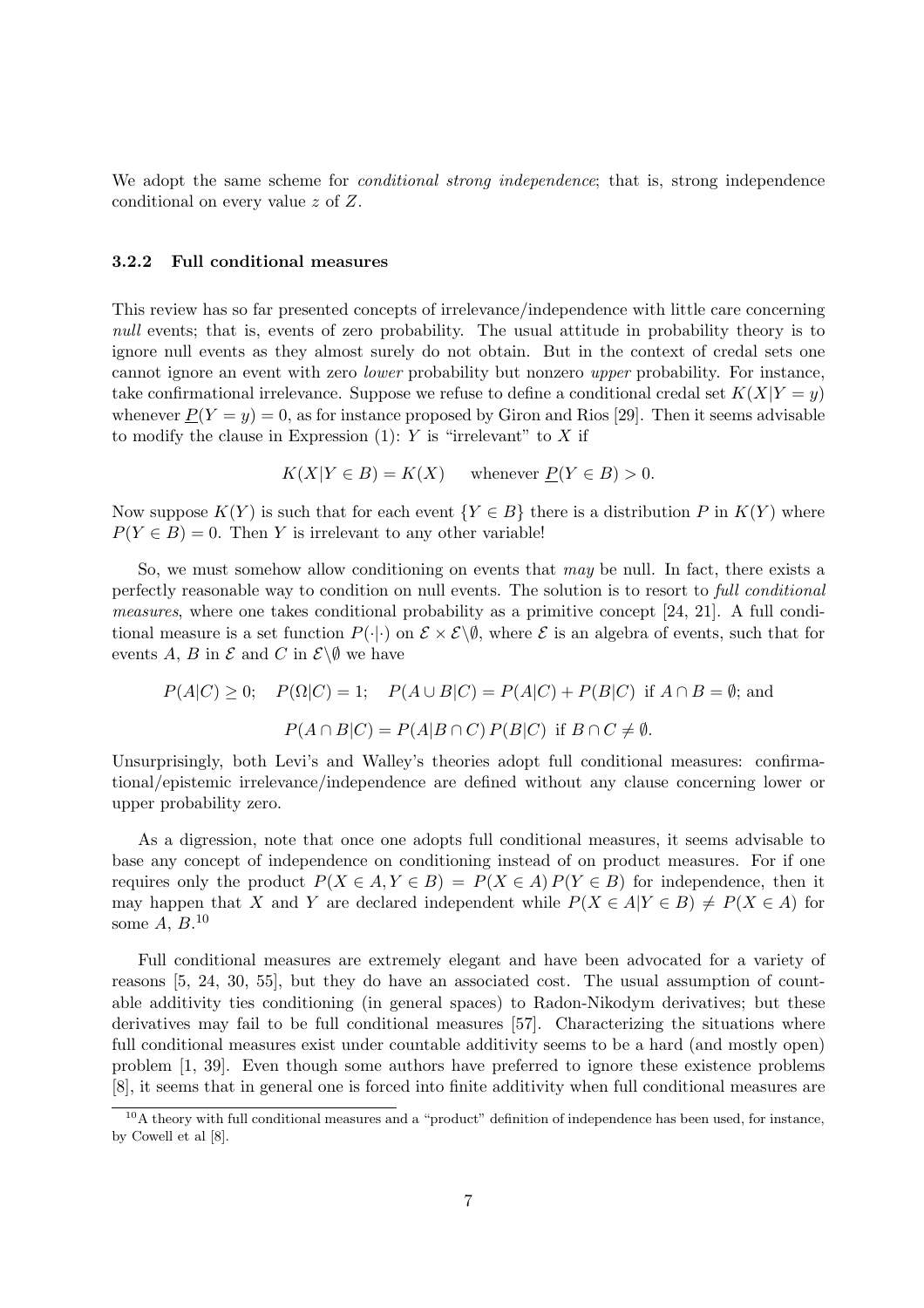adopted [55]. This is indeed the path taken by Levi and Walley (the latter imposes additional conditions of conglomerability on lower expectations).

In short, confirmational/epistemic irrelevance/independence seem to require a combination of full conditional measures and finite addivity, perhaps with some assumption of conglomerability.

Strict and strong independence can also be adapted to the the specificities of full conditional measures. Thus we are led to some new ramifications in our tree of concepts:

- Full strict irrelevance of Y to X is elementwise epistemic irrelevance of Y to X; that is, epistemic irrelevance of Y to X for each  $P \in K$ . Full strict independence of X and Y now becomes epistemic irrelevance of  $Y$  to  $X$  and epistemic irrelevance of  $X$  to  $Y$ .
- And likewise for *full* strong irrelevance and *full* strong independence.

At this point the reader may despair as it seems we are quickly exahusting the possible names for concepts of irrelevance/independence. However, difficulties with null events have not been exhausted yet. Several authors have noted that epistemic independence is a relatively weak concept even when applied to a single full conditional measure, and for this reason various modifications to epistemic irrelevance (for a single measure) have been proposed [12, 31, 32, 63]. It does not seem that such modified concepts of irrelevance/independence have been applied to credal sets yet, but they offer important paths to follow.

#### 3.2.3 Avoiding full conditional measures

One might try to avoid the complexities of full conditional measures by adopting conditional strict/strong/Kuznetsov independence, as these concepts can be expressed without resort to conditioning. Another possibility is to take de Campos and Moral's type-5 irrelevance as the basis for conditional irrelevance: Y is *conditionally regularly irrelevant* to X given  $Z$  if

$$
R(X|Y \in B, Z = z) = R(X|Z = z) \quad \text{whenever } \overline{P}(Y \in B, Z = z) > 0.
$$

Conditional regular independence is then the "symmetrized" concept. It does not seem that conditional regular irrelevance/independence have been explored in the literature.

## 3.3 Comparing concepts

The previous sections listed about a dozen concepts of (conditional) irrelevance/independence. They are not identical: for instance, epistemic independence implies Kuznetsov independence which in turn implies strong independence, but the reverse implications are false in general [11]. We note:

1. Confirmational/epistemic irrelevance/independence seem to be the most intuitive concepts once convexity is required (an alternative is to use de Campos and Moral's type-5 irrelevance so as to stay away from full conditional measures).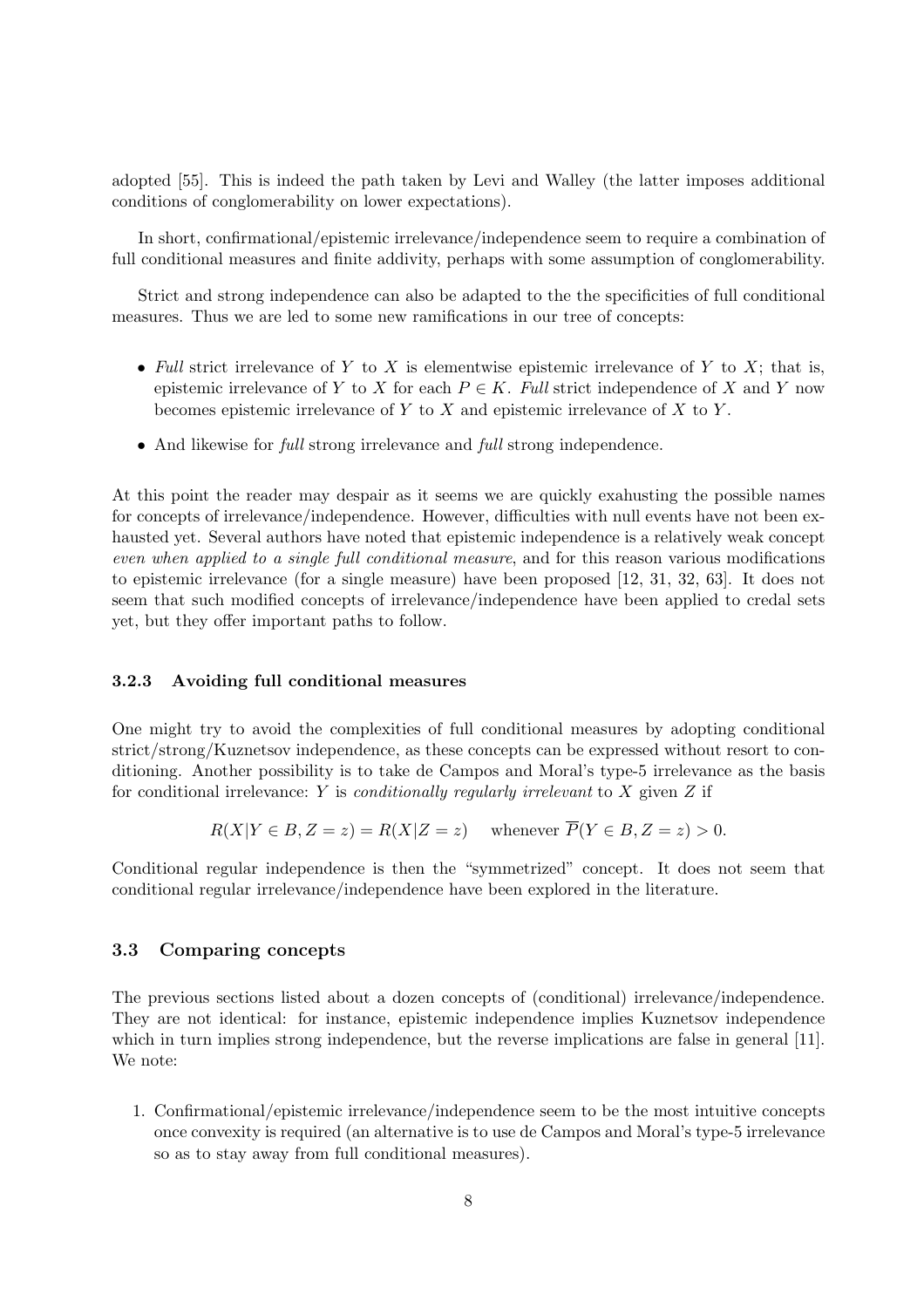- 2. Kuznetsov independence appears as a natural generalization of the product form of stochastic independence, but it is hard to imagine a behavioral justification for it.
- 3. Strict independence is easy to state and obviously close to stochastic independence; however it violates convexity and the usual behavioral interpretations through partial preferences and one-sided betting.
- 4. Finally, strong independence has some of the appeal of strict independence and satisfies convexity; however it is the most difficult to justify: Why should one start with a nonconvex concept and take the convex hull of the resulting set of measures? We examine this question in Sections 3.4 and 3.5.

It is instructive to compare some of the properties displayed by these concepts. For instance, we might wonder which concepts lead to laws of large numbers. This particular question has been mostly settled by de Cooman et al [20], who have produced quite general laws of large numbers for assumptions of epistemic irrelevance. As their results are derived from very weak assumptions, they are valid for most, if not all, concepts of irrelevance/independence one might contemplate. So we must look for other potential differences among concepts. One possibility then is to investigate the graphoid properties, as these have been advocated as axioms for independence concepts [14, 15, 49]. Graphoid properties are stated for a ternary relation  $(X \perp Y | Z)$ , which we should read as "independence of X and Y given  $Z$ ". We have [28]:<sup>11</sup>

Symmetry:  $(X \perp\!\!\!\perp Y | Z) \Rightarrow (Y \perp\!\!\!\perp X | Z)$ Decomposition:  $(X \perp\!\!\!\perp (W, Y) \mid Z) \Rightarrow (X \perp\!\!\!\perp Y \mid Z)$ Weak union:  $(X \perp\!\!\!\perp (W, Y) \mid Z) \Rightarrow (X \perp\!\!\!\perp W \mid (Y, Z))$ Contraction:  $(X \perp\!\!\!\perp Y | Z) \& (X \perp\!\!\!\perp W | (Y, Z)) \Rightarrow (X \perp\!\!\!\perp (W, Y) | Z)$ 

Several results on the relationship between concepts of independence and graphoid properties can be found in the literature. Conditional strict and strong independence satisfy the graphoid properties [9]. Conditional confirmational/epistemic independence and conditional Kuznetsov independence fail contraction [13] even when all probabilities are positive.<sup>12</sup>

It seems that no study of graphoid properties of conditional regular independence is available in the literature. Under the assumption that all credal sets are closed and convex, and additionally that conglomerability holds, conditional regular independence satisfies symmetry, decomposition and weak union.<sup>13</sup> Clearly conditional regular independence fails contraction, as epistemic independence fails contraction even in the absence of zero probabilities.

 $11$ These properties are often called *semi-graphoid* properties [49].

 $12$ Moral has investigated a version of epistemic irrelevance for sets of desirable gambles (related but not equivalent to credal sets), satisfying a different set of graphoid properties [48]. Also the extensions to strict/strong independence proposed by by Moral and Cano [47] fail different sets of graphoid properties.

<sup>&</sup>lt;sup>13</sup>Symmetry holds by definition; decomposition and weak union are proved as for epistemic independence using conglomerability [13], because the lower expectations completely characterize the credal sets that are by assumption closed and convex. Conglomerability is necessary: Take  $(W, Y)$  as the product measure of a fair coin and a finitely additive measure that imposes uniform probability over the integers  $[35]$ ; then each  $(W, Y)$  has probability zero and  $(W, Y)$  is conditionally regularly irrelevant to any X; but W may be conditionally regularly relevant to X.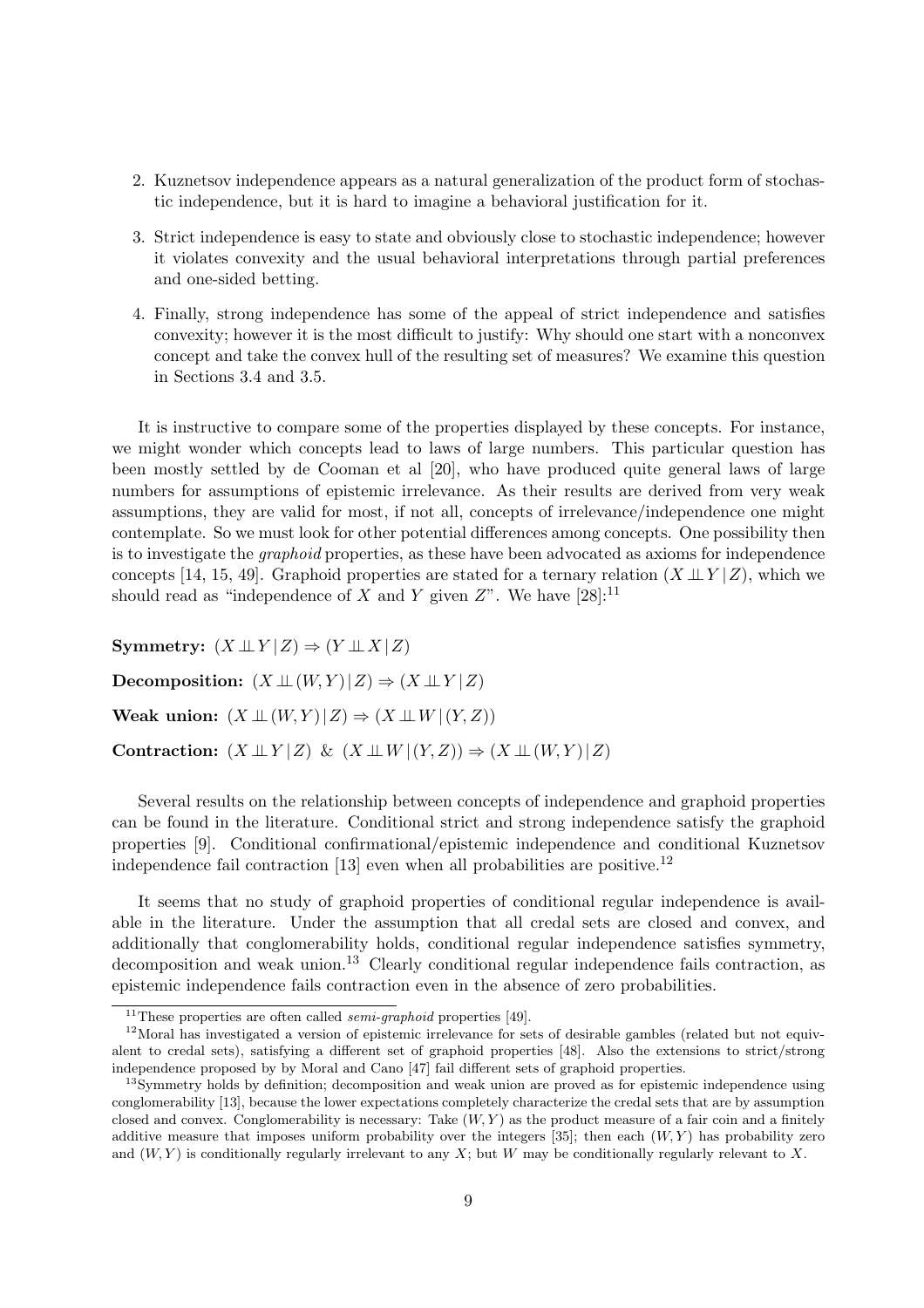As a digression, note that failure of the contraction property greatly affects the theory of statistical models such as Markov chains and Bayesian networks [49]. Consider a simple Markov chain  $W \to X \to Y \to Z$ . The usual theory prescribes that any variable is stochastically independent of its predecessors given its immediate predecessor. From this assumption, other independences can be derived; for instance, that  $(W, X)$  and Z are conditionally stochastically independent given Y. But if we replace stochastic independence by epistemic independence, then it is possible to construct a Markov chain where  $(W, X)$  and Z are not conditionally epistemically independent given Y [10, Example 1].

When events of zero probability are present, the adoption of full conditional measures leads to additional complications. Then confirmational/epistemic independence may even fail decomposition and weak union [13]. It should be noted that when zero probabilities are present, confirmational/epistemic may fail weak union even for a single full conditional measure [12, 63]. Thus, failure of weak union can be observed in full strict/strong irrelevance/independence in the presence of events of zero probability. Besides, the known proofs of several graphoid properties of epistemic irrelevance/independence rely on conglomerability properties that may fail when countable additivity is discarded [12]; which graphoid properties hold under finite additivity is an open question. There are also modified concepts of independence that save weak union but fail contraction [12, 32]), but the study of such concepts in the context of credal sets is an open question.

There might be other valuable ways to compare concepts of irrelevance/independence. For instance, we might look at computational properties: what is the complexity of inference under each one of the concepts. However there are very few results in the literature: only strong independence has received attention [18], and some algorithms have been produced for epistemic independence [16]. The verdict on this matter is yet to be decided.

## 3.4 Justifying strong independence

The previous subsections attempted to present, in a somewhat organized form, the current landscape concerning concepts of independence for credal sets. An important question deserves further study: how can we keep convexity and stay close to stochastic independence? One solution is to find ways to justify strong independence so that it can be adopted whenever necessary.

One might try to justify strong independence using what Walley calls the sensitivity interpretation of credal sets [64]. Suppose several experts agree on stochastic independence among variables but disagree on specific probability values. The experts then adopt a credal set containing distributions that factorize appropriately, plus the convex combinations of these distributions, arguing that such convex combinations do not affect their collective preferences. However this argument fails because as shown in Section 4, these convex combinations do affect decision making for non-binary preferences.

Besides, one might like to state independence directly, using just partial preferences, lower expectations, credal sets; that is, without resorting to stochastic independence. A proposal to this effect was independently derived around 2000 by Cozman [9] and by Moral and Cano [47]. To understand the proposal, consider the following example. Take two binary variables  $X$  and  $Y$  so that  $P(X = 0) \in [2/5, 1/2]$  and  $P(Y = 0) \in [2/5, 1/2]$ . The largest credal set  $K(X, Y)$  satisfying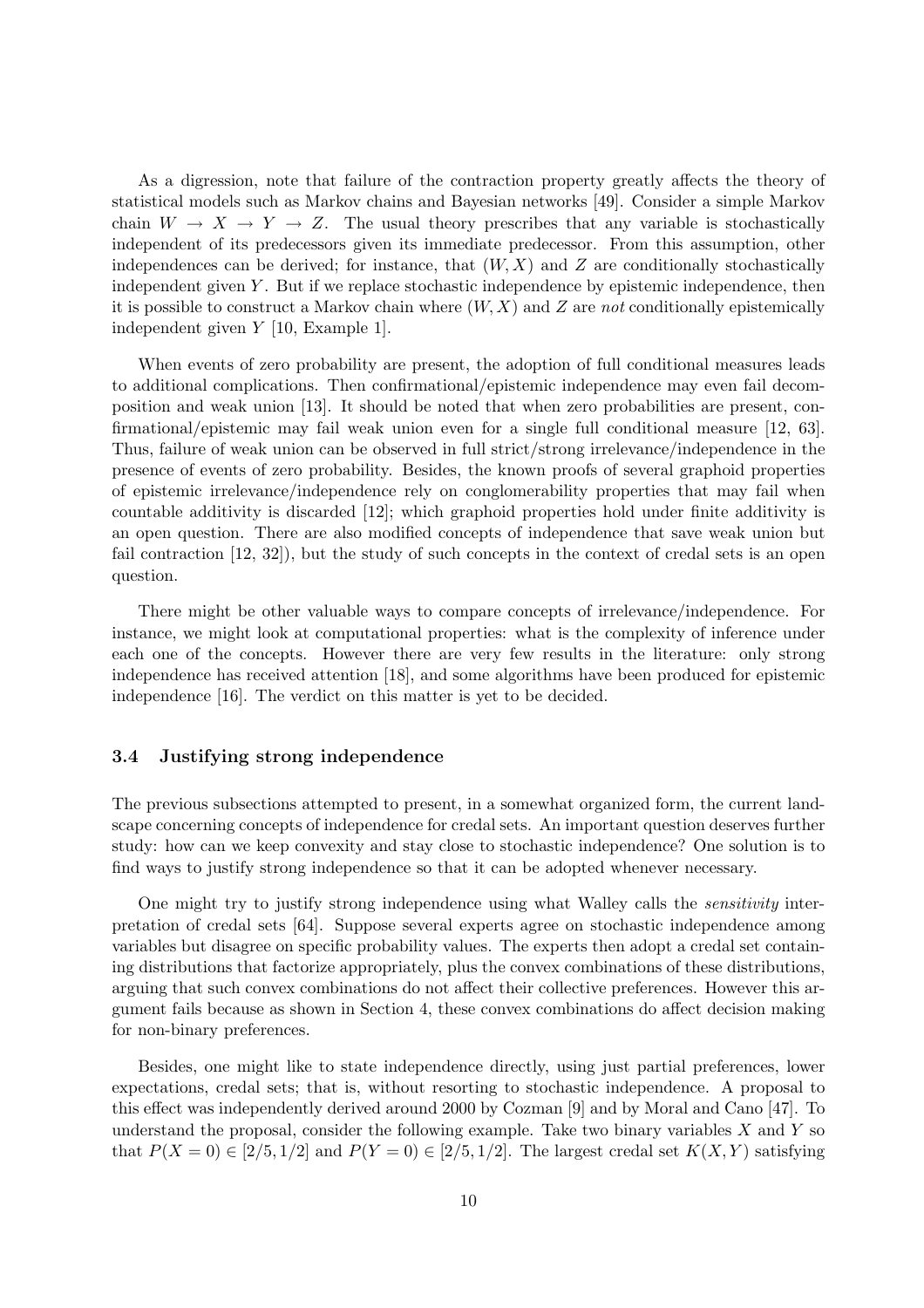epistemic independence has six vertices [64, Sect. 9.3.4]:

$$
[1/4, 1/4, 1/4, 1/4], [4/25, 6/25, 6/25, 9/25], [1/5, 1/5, 3/10, 3/10], [1/5, 3/10, 1/5, 3/10],
$$
  

$$
[2/9, 2/9, 2/9, 1/3], [2/11, 3/11, 3/11, 3/11],
$$

with vectors denoting  $[P(X = 0, Y = 0), P(X = 0, Y = 1), P(X = 1, Y = 0), P(X = 1, Y = 1)].$ Suppose we learn that  $P(Y = 0) = 4/9$ . One option is to "intersect"  $K(X, Y)$  with the constraint  $P(Y = 0) = 4/9$ ; that is, to form a new credal set

$$
K'(X,Y) = K(X,Y) \cap \{P : P(Y=0) = 4/9\}.
$$
\n(5)

However, X and Y are not epistemically independent with respect to  $K'(X, Y)$ : the distribution  $[2/9, 2/9, 2/9, 1/3]$  belongs to  $K'(X, Y)$ , and for this distribution  $P(Y = 0|X = 1) = 2/5$ , so  $P(Y=0|X=1) \leq 2/5 < 4/9 = P(Y=0)$  with respect to  $K'(X,Y)$ . Epistemic independence is not preserved through Expression (5).

The situation just outlined reminds one of Jeffrey's rule [34]. In Jeffrey's rule we start with a distribution  $P_{X,Y}$ , we change  $P_Y$  but we keep the conditional distribution  $P_X(\cdot|Y)$  intact. Moreover, if we have a single distribution  $P$ , then X and Y are stochastically independent iff  $P_X$ does not change through Jeffrey's rule for any change in  $P<sub>Y</sub>$  and vice-versa [22, Theorem 3.3]. A similar result holds for credal sets: suppose a new  $K(Y)$  (or  $K(X)$ ) is given and a modification to  $K(X, Y)$  is made by pointwise application Jeffrey's rule; then if X and Y are still epistemically independent after any such change,  $X$  and  $Y$  are fully strongly independent [10].

Moral and Cano follow the same idea but use a better strategy that avoids any potential controversies on how to apply Jeffrey's rule on credal sets [47]. They note that to produce strong independence it is not necessary to employ arbitrary modifications to the marginal credal sets. Their approach uses two definitions:

- Assessment  $E[f(X)] \ge \alpha$  [resp.  $E[g(Y)] \ge \beta$ ] for bounded  $f(X)$  [resp.  $g(Y)$ ] is compatible with marginal credal set  $K(X)$  [resp.  $K(Y)$ ] if there is a distribution P in  $K(X)$  [resp.  $K(Y)$  that satisfies  $E_P[f(X)] \geq \alpha$  [resp.  $E_P[g(Y)] \geq \beta$ ].
- A credal set  $K(X, Y)$  is *combined* with assessment  $E[f(X)] \ge \alpha$  [resp.  $E[g(Y)] \ge \beta$ ] for bounded function  $f(X)$  [resp.  $g(Y)$ ] by eliminating all distributions in  $K(X, Y)$  that do not satisfy the assessment.

The following theorem generalizes somewhat the basic result by Moral and Cano:

**Theorem 1** Variables X and Y are conditionally fully strongly independent given Z iff they are conditionally epistemically independent given Z after  $K(X, Y|Z=z)$  is combined with an arbitrary collection of assessments that are compatible either with  $K(X)$  or with  $K(Y)$  for any value z of Z.

The proof of this theorem is obtained by following all steps in Moral and Cano's proof of their Theorem 2. Changes are formally small but worthy mentioning. First, note that Moral and Cano formulate their theorem so as to generate the largest credal sets satisfying strong independence and constraints only in marginal credal sets  $K(X)$  and  $K(Y)$  (more precisely: they obtain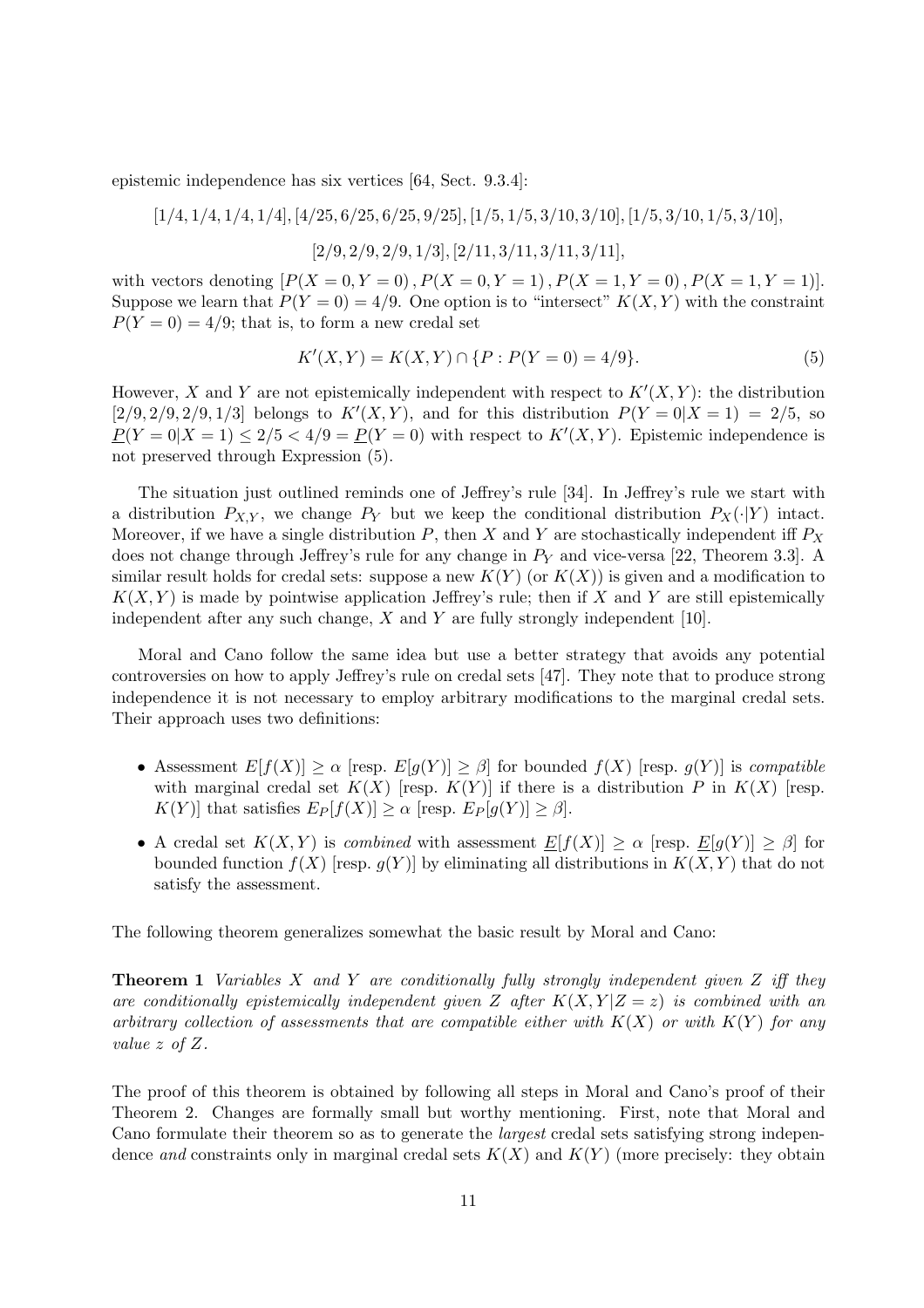"strong independence" in their sense; that is, they obtain strong extension). There is no reason to restrict attention to this situation. Second, it should be noted that conditional full strong independence is obtained from epistemic independence; to really produce conditional strong independence the theorem must replace epistemic independence by a concept of independence that ignores conditioning on events of zero probability. That is:

**Theorem 2** Variables X and Y are conditionally strongly independent given Z iff they are conditionally regularly independent given Z after  $K(X, Y|Z=z)$  is combined with an arbitrary collection of assessments that are compatible either with  $K(X)$  or with  $K(Y)$  for any value z of Z.

While Theorem 2 is a viable strategy to justify strong independence, this approach does have a weakness. For suppose we have a credal set  $K(X, Y)$  that satisfies several assessments and epistemic independence of  $X$  and  $Y$ . Now we learn about a collection of new assessments on  $X$ and on Y. Shouldn't we just form a new credal set satisfying all assessments, new and old, and epistemic independence of X and Y? Theorems 1 and 2 assume that assessments are combined without concern to the very judgement of independence we wish to preserve.

## 3.5 Strong independence through partial exchangeability

An alternative way to justify (at least some varieties of) strong independence is to employ exchangeability. In the remainder of this section we investigate this idea; it does not seem that it has been explored yet in the literature. To simplify the discussion, countable additivity is assumed. but similar conclusions hold if countable additivity is dropped.

To start, consider a vector of m binary variables  $\mathbf{X} = [X_1, \ldots, X_m]$ . Denote by  $\pi_m$  a permutation of integers  $\{1, \ldots, m\}$ , and by  $\pi_m(i)$  the *i*th integer in the permutation. Denote by  $\{X = x\}$ the event  $\bigcap_{i=1}^m \{X_i = x_i\}$ , and by  $\{\pi_m \mathbf{X} = \mathbf{x}\}\$ the event  $\bigcap_{i=1}^m \{X_{\pi_m(i)} = x_i\}.$ 

Variables  $X_1, \ldots, X_m$  are *exchangeable* when [64, Chap. 9]:<sup>14</sup>

$$
\underline{E}[\{\mathbf{X} = \mathbf{x}\} - \{\pi_m \mathbf{X} = \mathbf{x}\}] = 0 \quad \text{for any permutation } \pi_m.
$$
 (6)

That is, the order of variables does not matter: trading  $\{X = x\}$  for  $\{\pi_m X = x\}$  does not seem advantageous in the one-sided betting interpretation of E.

As noted by Walley, we have

$$
0 = \underline{E}[\{\mathbf{X} = \mathbf{x}\} - \{\pi_m \mathbf{X} = \mathbf{x}\}] \leq \overline{E}[\{\mathbf{X} = \mathbf{x}\} - \{\pi_m \mathbf{X} = \mathbf{x}\}]
$$
  
= 
$$
-\underline{E}[\{\pi_m \mathbf{X} = \mathbf{x}\} - \{\mathbf{X} = \mathbf{x}\}] = 0.
$$

Hence every distribution in the credal set  $K(X_1, \ldots, X_n)$  satisfies

 $P(\mathbf{X} = \mathbf{x}) = P(\pi_m \mathbf{X} = \mathbf{x})$  for any permutation  $\pi_m$ .

In words: Expression (6) implies elementwise exchangeability in the usual de Finetti's sense [21].

<sup>&</sup>lt;sup>14</sup>Following de Finetti, we do not differentiate between an event and its indicator function.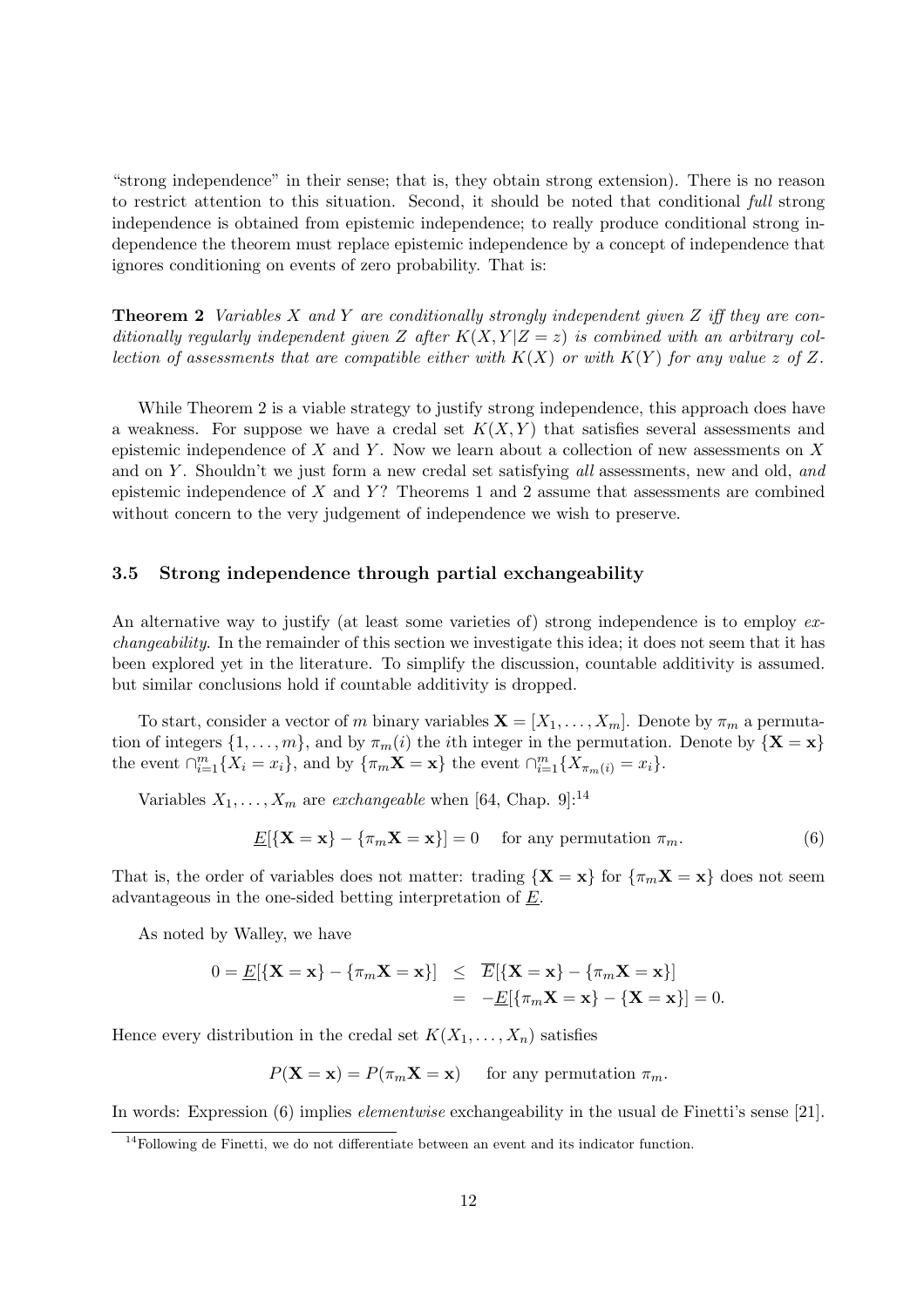Focus on a distribution P satisfying exchangeability for a moment. Suppose we have m exchangeable variables  $X_1, \ldots, X_m$  and we examine the first n variables  $X_1, \ldots, X_n$  for  $n \leq m$ . These n variables are also exchangeable, and [33]

$$
P(X_1 = 1, ..., X_k = 1, X_{k+1} = 0, ..., X_n = 0) = \sum_{r=k}^{m-n+k} \frac{\binom{m-n}{r-k}}{\binom{m}{r}} P\left(\sum_{i=1}^m X_i = r\right).
$$

Now if an infinitely long sequence of exchangeable variables is contemplated  $(m \to \infty)$ , de Finetti's representation theorem yields [33, 52]:

$$
P(X_1 = 1, ..., X_k = 1, X_{k+1} = 0, ..., X_n = 0) = \int_0^1 \theta^k (1 - \theta)^{n-k} dF(\theta).
$$

Here  $\theta$  is the probability of  $\{X_1 = 1\}$ , and the distribution function  $F(\theta)$  acts as a "prior" over  $\theta$ .

In our setting, we have a set  $K(\theta)$  of distributions  $F(\theta)$ , one for each distribution  $P \in$  $K(X_1, \ldots, X_n)$ . Moreover, exchangeability is a "convex" concept in the sense that if two distributions satisfy exchangeability of  $X_1, \ldots, X_n$ , then any convex combination of these distributions also satisfy exchangeability. Consequently,  $K(\theta)$  is a convex credal set.

Thus strong independence of  $X_1, \ldots, X_n$  obtains when each vertex of  $K(\theta)$  assigns probability 1 to a particular value of  $\theta$ . As every vertex of  $K(X_1, \ldots, X_n)$  is a product measure with identical marginals, we have obtained what Walley calls a type-2 product (Section 3.1). In short, we have easily reduced a judgement of strong independence to a judgement of exchangeability plus a condition on  $K(\theta)$ .<sup>15</sup> By using suitable versions of de Finetti's representation theorem [52], one can extend the previous argument to non-binary variables. One can also modify the argument to obtain "convexified" sets of Markov chains, using judgements of Markov exchangeability [23, 72]. The overall idea leads to forms of strong independence that are difficult to justify otherwise. Besides, exchangeability leads directly to the product form of strong independence, thus avoiding conditional distributions and issues of conditioning on events of zero probability.

With some additional imagination, the previous argument can be modified to obtain general strong independence. Consider two binary variables  $X_1$  and  $Y_1$  such that  $K(X_1)$  and  $K(Y_1)$  are different. Imagine that we observe  $X_1$  and  $Y_1$  repeatedly, creating a sequence of exchangeable variables  $\mathbf{X} = [X_1, \ldots, X_m]$  with marginals  $K(X_1)$ , and a sequence of exchangeable variables  $\mathbf{Y} = [Y_1, \ldots, Y_m]$  with marginals  $K(Y_1)$ . What else could we impose on these sequences? Consider the following judgement of partial exchangeability [4, 21, 45]:

$$
\underline{E}[\{\mathbf{X}=\mathbf{x}\}\{\mathbf{Y}=\mathbf{y}\}-\{\pi'_m\mathbf{X}=\mathbf{x}\}\{\pi''_m\mathbf{Y}=\mathbf{y}\}] = 0 \text{ for any permutations } \pi'_m, \pi''_m.
$$

Then, as  $m \to \infty$ , we have [4, Theorem 4.13] a convex set of distribution functions  $F(\theta, \vartheta)$  such that for every  $P$ ,

$$
P(X_1 = x_1, Y_1 = y_1) = \int_{[0,1]^2} \theta^{x_1} (1 - \theta)^{1 - x_1} \vartheta^{x_2} (1 - \vartheta)^{1 - x_2} dF(\theta, \vartheta),
$$

<sup>&</sup>lt;sup>15</sup>One may even produce subsets of the strong extension by suitably choosing  $K(\theta)$ .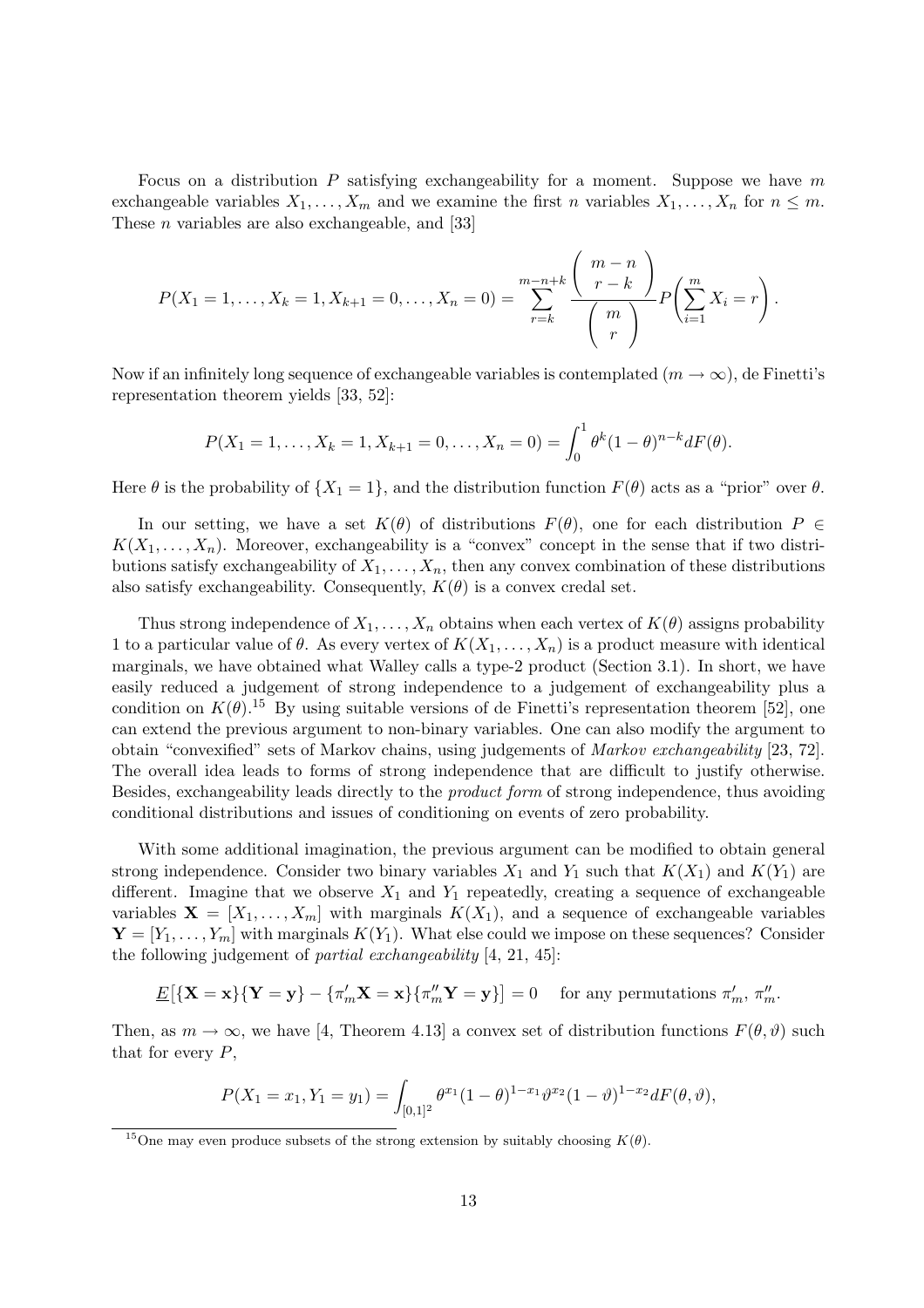If each vertex of this set assigns probability one to a pair  $(\theta, \vartheta)$ , we obtain strong independence of  $X_1$  and  $Y_1$ .

This argument for strong independence of  $X_1$  and  $Y_1$  may not be as appealing as the previous one for type-2 products, as it requires additional exchangeable sequences of observations. However the central idea is rather simple:  $X_1$  and  $Y_1$  are strongly independence if, whatever we do to an exchangeable sequence of observations of  $X_1$ , probabilities for exchangeable observations of  $Y_1$ are not affected.

## 4 Set-based Bayesianism and non-binary preferences

In the previous section we examined recent work on the connection between credal sets, independence concepts, and convexity. It is time to examine a suggestion made by Kyburg and Pittarelli in 1992 [44]: that we should drop convexity altogether and adopt strict independence. The difficulty with this prescription is that general credal sets do not seem to enjoy a foundation on partial preferences/one-sided betting.<sup>16</sup> Even though Kyburg and Pittarelli did not solve this problem completely, they did touch on a few critical elements of the solution.

The main insight here lies on the computation of E-admissible acts amongst several acts. Kyburg and Pittarelli discuss the following example [42, Sect. IVD]. Consider a possibility space with three states  $\{s_1, s_2, s_3\}$ . Suppose a credal set contains two distributions  $P_1$  and  $P_2$  such that

$$
P_1(s_1) = 1/8
$$
,  $P_1(s_2) = 3/4$ ,  $P_1(s_3) = 1/8$ ,  
 $P_2(s_1) = 3/4$ ,  $P_2(s_2) = 1/8$ ,  $P_2(s_3) = 1/8$ ,

and consider the selection of an E-admissible decision amongst acts  $\{a_1, a_2, a_3\}$ , with decision matrix

|       | $^{S_1}$ | S9  | $s_3$ |
|-------|----------|-----|-------|
| $a_1$ |          | 3   |       |
| $a_2$ | $2.5\,$  | 3.5 | 5     |
| $a_3$ |          | 5   |       |

Now with respect to  $P_1$  and  $P_2$ ,  $a_1$  and  $a_3$  are E-admissible but  $a_2$  is not; with respect to the convex hull of  $\{P_1, P_2\}$ , all acts are E-admissible. That is, there is a difference between a set of distributions and its convex hull when one chooses amongst several acts.

The amusing irony here is that E-admissibility is a concept advanced by Isaac Levi, the main proponent of convex Bayesianism; Kyburg and Pittarelli basically take one of Levi's proposals against the other.

One might then ask: Can we axiomatize preferences amongst sets of acts, so as to obtain general credal sets? This is in fact the path followed by Seidenfeld et al in important recent

 $16$ Another potential difficulty with general credal sets is the computational cost of dealing with nonconvex sets. However, the computational experience of the last decade has shown that once independence relations are used, the computational benefits of convexity are rather diminished (for instance, when all vertices of a credal set factorize, the computational cost is dominated by factorization and convexity is not important [2, 25, 17]). Again, independence appears as a central issue, albeit indirectly.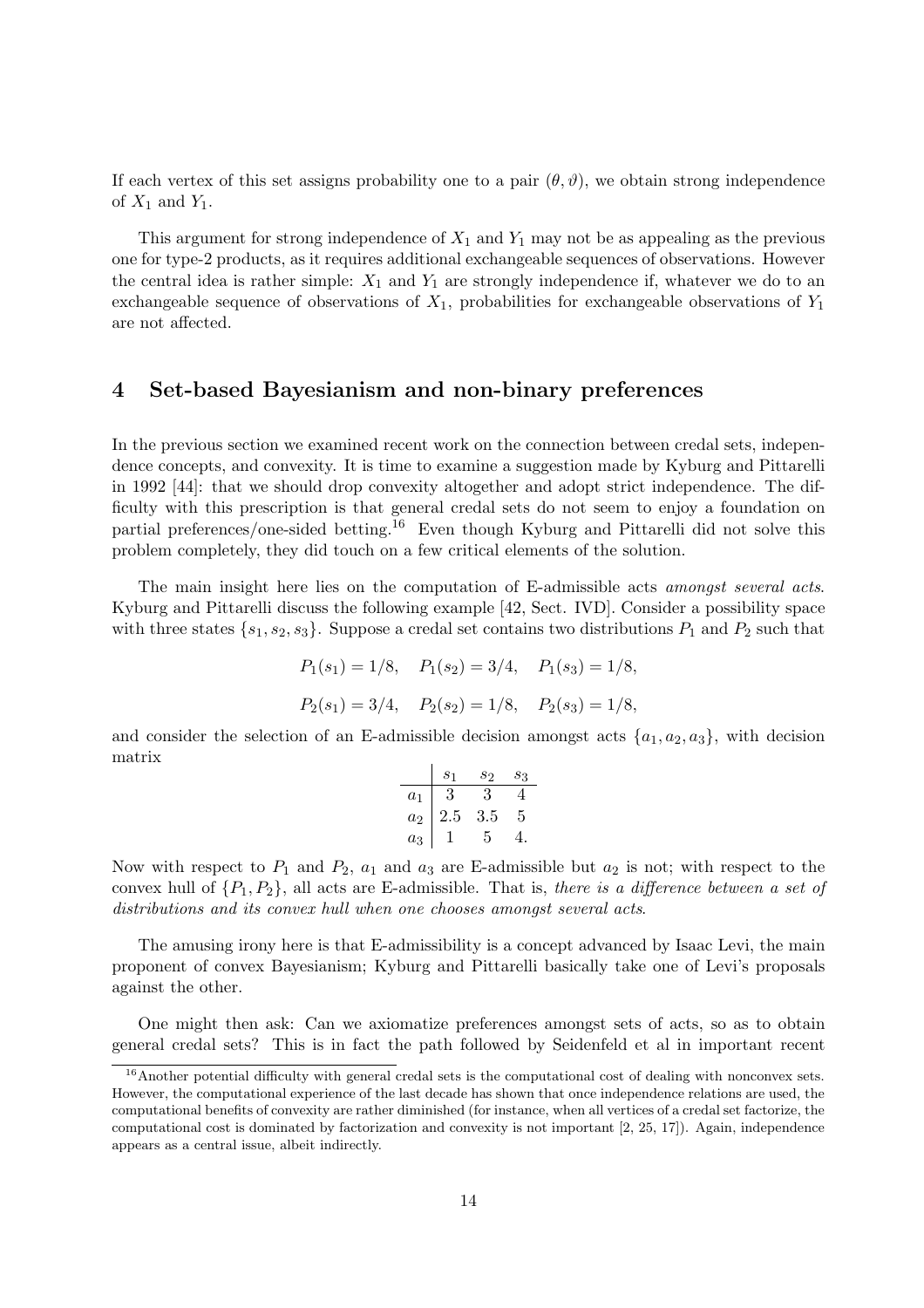work [56]. In a sequence of papers [36, 51, 56], Seidenfeld and colleagues have axiomatized general credal sets using non-binary preferences.

A quick summary of Seidenfeld et al's theory is as follows [56]. Consider a closed set A of acts. For any subset D of A, a rejection function R identifies the subset of D containing all acts that are not admissible within D. This subset is denoted by  $R(D)$ . Now a rejection function is *coherent* if  $R(D)$  is always the set of non-E-admissible acts within D, with respect to a set of pairs of utility function/probability distributions. Seidenfeld et al impose a set of axioms on rejection functions and prove that any rejection function that satisfies their axioms iff it is coherent [56, Theorems 3 and 4]. To understand the kinds of axioms that are proposed, consider the first axiom: An inadmissible act cannot become admissible (a) when new acts are added to the set of acts; and (b) when inadmissible acts are deleted from the set of acts.<sup>17</sup> Another axiom states that if  $d \in R(\text{convexhull}(D))$ , then  $d \in R(D)$ . That is, an inadmissible act amongst a set of mixed acts cannot become admissible just by removing the mixtures. Three additional axioms are imposed, paralleling the sure-thing, Archimedean and dominance axioms typically adopted in standard decision theory [26]. The axioms are not simple to state, and perhaps an exercise for the future is to trim down Seidenfeld et al's theory to a small set of intuitive axioms. In any case, their approach is entirely successful, as their axioms do yield general sets of probability distributions.

It is convenient to explore these ideas again in the context of independence. Suppose we wish to determine whether events A and B are strictly independent.<sup>18</sup> Construct five acts  $a_0, \ldots, a_4$ :

| $AB \t AB^c AB^c A^c B^c$                           |  |  |  | $AB \tA^cB \tAB^c \tA^cB^c$                                                                                                                 |  |
|-----------------------------------------------------|--|--|--|---------------------------------------------------------------------------------------------------------------------------------------------|--|
| $a_0$   0 0 0 0 0                                   |  |  |  |                                                                                                                                             |  |
| $a_1$   $1-\alpha$ $-\alpha$ 0 0                    |  |  |  | $a_3 \begin{vmatrix} 0 & 0 & 1-\beta & -\beta \end{vmatrix}$<br>$a_4 \begin{array}{ c c c } \hline 0 & 0 & - (1-\beta) & \beta \end{array}$ |  |
| $a_2 \mid -(1-\alpha) \quad \alpha \quad 0 \quad 0$ |  |  |  |                                                                                                                                             |  |

Now these five acts serve as a test for strict independence: if we observe that for every  $\alpha, \beta \in (0, 1)$ such that  $\alpha \neq \beta$  we have some act rejected, we can conclude that A and B are strictly independent.

*Proof.* Suppose otherwise; that is, suppose  $\forall \alpha, \beta \in (0,1) : \alpha \neq \beta \rightarrow R(a_0, \ldots, a_4) \neq \emptyset$  but A and B are not strictly independent. Then there is P such that  $P(A|B) \neq P(A|B^c)$ . Take  $\alpha = P(A|B)$ and  $\beta = P(A|B^c)$  and note that  $E_P[a_i] = 0$  for  $a_0, \ldots, a_4$ ; so all acts are E-admissible and  $R(a_0, \ldots, a_4) = \emptyset$ , a contradiction. Note that when A and B are strictly independent, then for each P we have  $E_P[a_0] = 0$ ,  $E_P[a_1] = (P(A) - \alpha)P(B)$ ,  $E_P[a_2] = (\alpha - P(A))P(B)$ ,  $E_P[a_3] =$  $(P(A) - \beta)P(B), E_P[a_4] = (\beta - P(A))P(B)$ , so if  $\alpha \neq \beta$  we indeed have  $R(a_0, \ldots, a_4) \neq \emptyset$ .

At this point one might consider revisiting confirmational irrelevance/independence in the context of general credal sets. However the resulting concepts do not seem very interesting: conditional confirmational independence then fails all graphoid properties except symmetry even when probabilities are all positive (contraction already fails for convex credal sets; failure of decomposition and weak union is depicted in Table 1).

<sup>&</sup>lt;sup>17</sup>More precisely: If  $D_2 \subseteq R(D_1)$ , then: (a) if  $D_1 \subseteq D_3$ , then  $D_2 \subseteq R(D_3)$ ; and (b) if  $D_3 \subseteq D_2$ , then  $D_2 \backslash D_3 \subseteq R(\text{closure}(D_1 \backslash D_3)).$ 

<sup>&</sup>lt;sup>8</sup>This example is based on a very compact, but perhaps a little more difficult to grasp, example produced by Teddy Seidenfeld. In his example strict independence is generated without any assumption on the marginal probabilities of A and B with only four acts that have a very intuitive meaning. His derivation seems not to be published at this point.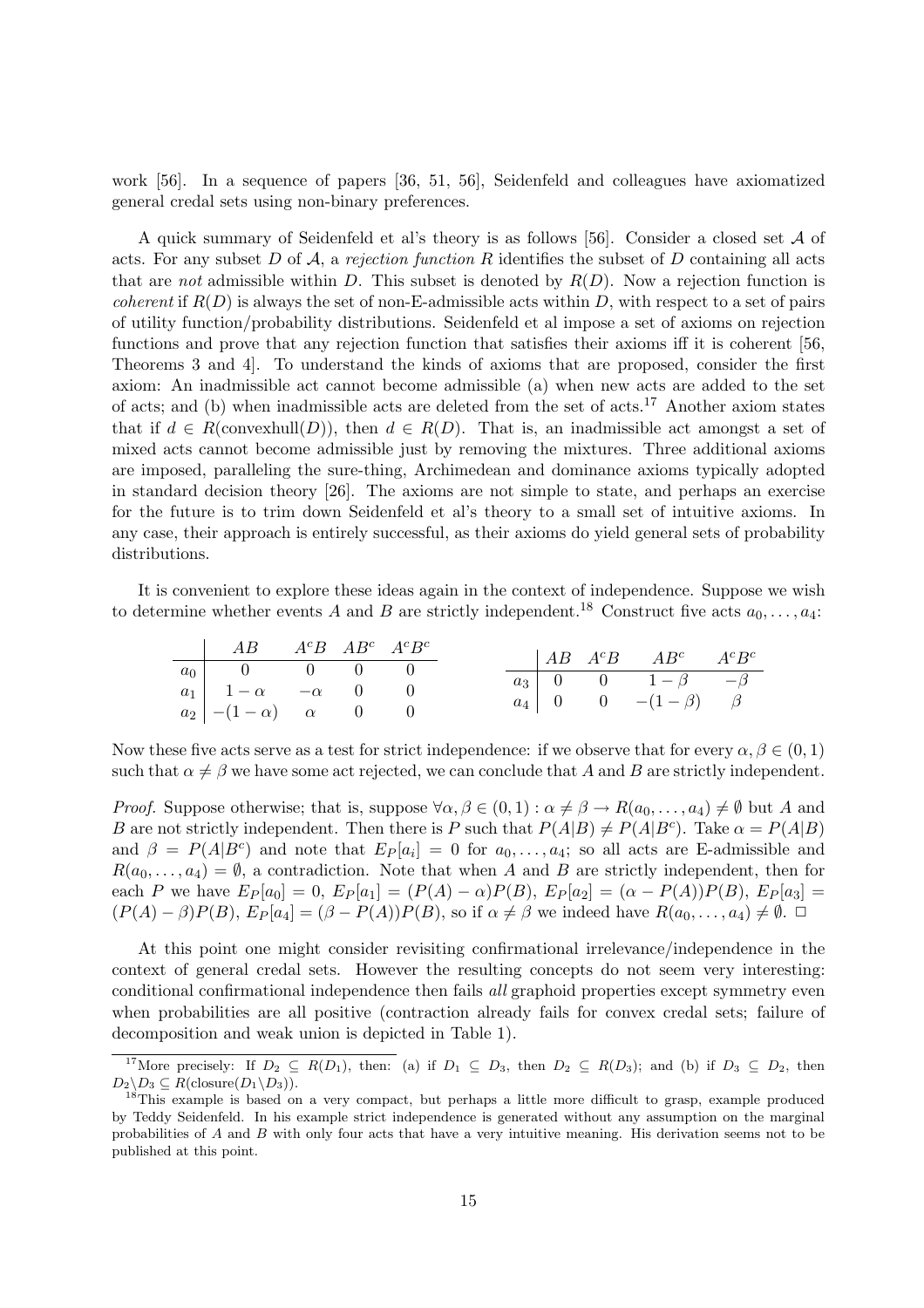|                                          | $\mathbf{1}$                            | $\mathcal{D}_{\mathcal{L}}$                     |                                                | 3                |                                   |                                        |
|------------------------------------------|-----------------------------------------|-------------------------------------------------|------------------------------------------------|------------------|-----------------------------------|----------------------------------------|
| $P(X = 0 W = 0, Y = 0), P(W = 0, Y = 0)$ | $\alpha$ , $1/4$                        | $\alpha$ , $1/4$                                |                                                | $\alpha$ , $1/4$ |                                   | $\beta, \frac{\beta/2}{\alpha+\beta}$  |
| $P(X = 0 W = 0, Y = 1), P(W = 0, Y = 1)$ | $\alpha$ , $1/4$                        | $\alpha$ , $1/4$                                |                                                | $\alpha$ , $1/4$ |                                   | $\beta, \frac{\alpha/2}{\alpha+\beta}$ |
| $P(X = 0 W = 1, Y = 0), P(W = 1, Y = 0)$ | $\alpha, \frac{\alpha/2}{\alpha+\beta}$ | $\alpha, \frac{(1-\alpha)/2}{2-(\alpha+\beta)}$ |                                                |                  | $\alpha$ , $1/4$<br>$\beta$ , 1/4 |                                        |
| $P(X = 0 W = 1, Y = 1), P(W = 1, Y = 1)$ | $\alpha, \frac{\beta/2}{\alpha+\beta}$  |                                                 | $\alpha, \frac{(1-\beta)/2}{2-(\alpha+\beta)}$ |                  | $\alpha$ , $1/4$                  | $\beta$ , 1/4                          |
|                                          |                                         |                                                 |                                                |                  |                                   |                                        |
|                                          | $\mathbf{5}$                            |                                                 | 6                                              |                  |                                   | $\overline{7}$                         |
| $P(X = 0 W = 0, Y = 0), P(W = 0, Y = 0)$ | $\beta,$                                | $\frac{(1-\beta)/2}{2-(\alpha+\beta)}$          | $\frac{\alpha+\beta}{2}$ , 1/4                 |                  | $\beta$ , 1/4                     |                                        |
| $P(X = 0 W = 0, Y = 1), P(W = 0, Y = 1)$ | $\beta,$                                | $(1-\alpha)/2$<br>$\frac{1}{2-(\alpha+\beta)}$  | $\frac{\alpha+\beta}{2}$ , 1/4                 |                  | $\alpha$ , $1/4$                  |                                        |
| $P(X=0 W=1, Y=0), P(W=1, Y=0)$           |                                         | $\beta$ , 1/4                                   | $\alpha$ , $1/4$                               |                  | $\frac{\alpha+\beta}{2}$ , 1/4    |                                        |
| $P(X = 0 W = 1, Y = 1), P(W = 1, Y = 1)$ | $\beta$ , 1/4                           |                                                 | $\beta$ , 1/4                                  |                  | $\frac{\alpha+\beta}{2}$ , 1/4    |                                        |

Table 1: Failure of decomposition and weak union for conditional confirmational independence in the context of general credal sets. Variables W, X and Y are binary, and  $\alpha, \beta \in (0,1)$ . The credal set  $K(W, X, Y)$  contains only the seven distributions in the tables (one per column). Then  $(W, Y)$  and X are confirmationally independent, but  $K(X|W = w, Y = y) \neq K(X|Y = y)$  (failure of weak union) and  $K(X|Y = y) \neq K(X)$  (failure of decomposition).

# 5 Conclusion

The present paper focused on independence concepts for credal sets, with particular attention to issues related to convexity. Section 3 reviewed and tried to organize the existing literature on the issue; that section also contributed with an analysis of conditional regular independence and a proposal for connecting exchangeability with strong independence. Section 4 focused on the use of E-admissibility to generate general sets of distributions, an idea hinted at by Kyburg and Pittarelli, and taken to fruition by Seidenfeld et al [56].

To conclude, a few words on some notable concepts of independence for credal sets:

- Epistemic irrelevance/independence is quite intuitive and simple to state for convex credal sets. However, it is difficult to handle computationally, and it fails the contraction property even when all probabilities are positive. Moreover, epistemic irrelevance/independence requires full conditional measures and their associated challenges (then failing other graphoid properties when zero probabilities are present). Someone disinclined to use full conditional measures might adopt conditional regular independence.
- Strict independence is simple to state and inherits all the familiar properties of stochastic independence. Due to the now available axiomatization of general credal sets, strict independence can be given behavioral substance. Someone inclined to full conditional measures might adopt full strict independence; however, currently there is no axiomatization of general credal sets that produces a set of full conditional measures, and future work on this issue would be welcome.

As for strong independence, it stays uncomfortably between epistemic independence (which is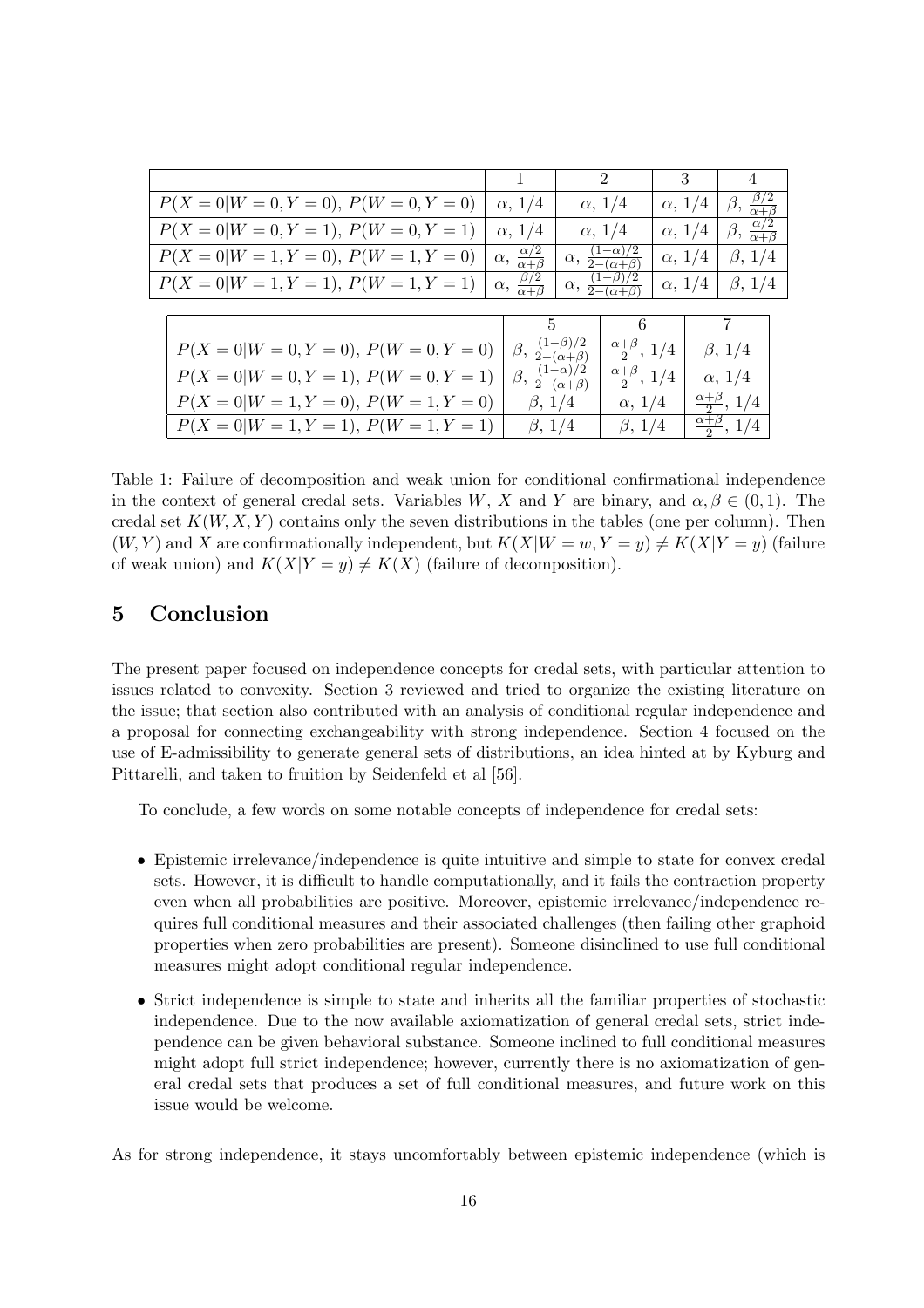more intuitive for convex credal sets) and strict independence (which is more general and easier to justify). The popularity of strong independence seems to be due solely to a desire to keep at once stochastic independence and convexity. However, we need not be so negative, as there are situations where strong independence does make sense: for instance, when exchangeability leads to mixtures of product measures (Section 3.5).

# Acknowledgements

Thanks first to the organizers of the SIPTA school.

Thanks to Michael Pittarelli for clarifying some of the history behind his collaboration with Henry Kyburg Jr.; to Luis Gustavo Esteves for helpful discussions concerning Markov exchangeability; to Thomas Augustin for help with Weichselberger's theory; and many thanks to Teddy Seidenfeld for patiently explaining to me the theory of choice functions and its relationship with strict independence.

The author is partially supported by CNPq, and acknowledges significant support by FAPESP through grant 04/09568-0.

# References

- [1] T. E. Armstrong. Countably additive full conditional probabilities. Proceedings of the American Mathematical Society, 107(4):977–987, 1989.
- [2] J. Berger and E. Moreno. Bayesian robustness in bidimensional models: Prior independence. Journal of Statistical Planning and Inference, 40:161–176, 1994.
- [3] J. O. Berger. Statistical Decision Theory and Bayesian Analysis. Springer-Verlag, 1985.
- [4] J. M. Bernardo and A. F. M. Smith. *Bayesian Theory*. John Wiley and Sons, 1994.
- [5] G. Coletti and R. Scozzafava. Probabilistic Logic in a Coherent Setting. Trends in logic, 15. Kluwer, Dordrecht, 2002.
- [6] I. Couso, S. Moral, and P. Walley. Examples of independence for imprecise probabilities. In Proc. of the First Int. Symp. on Imprecise Probabilities and Their Applications, pages 121–130, Ghent, Belgium, 1999. Imprecise Probabilities Project, Universiteit Gent.
- [7] I. Couso, S. Moral, and P. Walley. A survey of concepts of independence for imprecise probabilities. Risk, Decision and Policy, 5:165–181, 2000.
- [8] R. G. Cowell, A. P. Dawid, S. L. Lauritzen, and D. J. Spiegelhalter. Probabilistic Networks and Expert Systems. Springer-Verlag, New York, 1999.
- [9] F. G. Cozman. Credal networks. Artificial Intelligence, 120:199–233, 2000.
- [10] F. G. Cozman. Separation properties of sets of probabilities. In Conf. on Uncertainty in Artificial Intelligence, pages 107–115, San Francisco, 2000.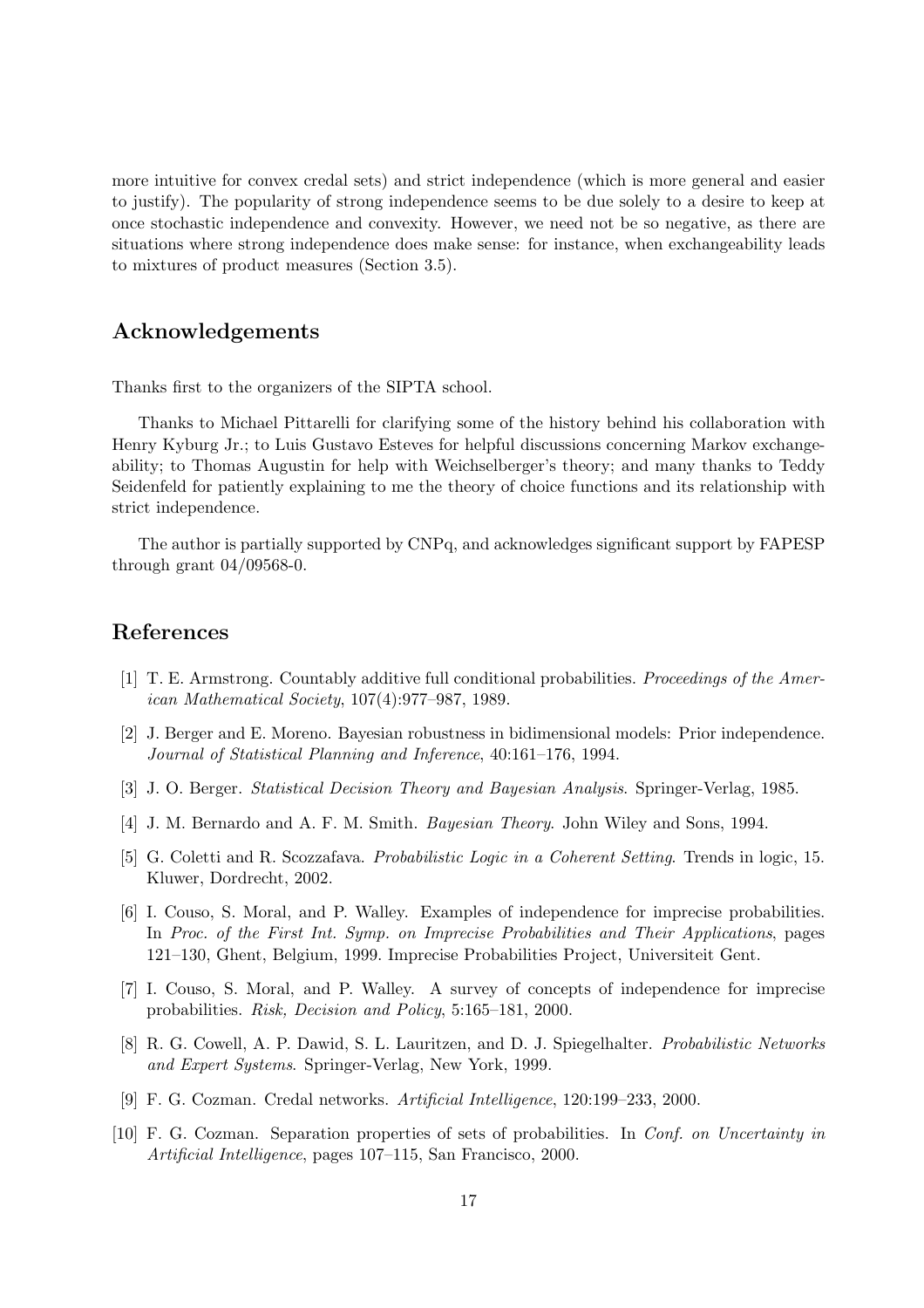- [11] F. G. Cozman. Constructing sets of probability measures through Kuznetsov's independence condition. In Proc. of the Second Int. Symp. on Imprecise Probabilities and Their Applications, pages 104–111, Ithaca, New York, 2001.
- [12] F. G. Cozman and T. Seidenfeld. Independence for full conditional measures, graphoids and Bayesian networks. Technical report BT/PMR/0711, Escola Politecnica, Universidade de Sao Paulo, São Paulo, Brazil, 2007.
- [13] F. G. Cozman and P. Walley. Graphoid properties of epistemic irrelevance and independence. Annals of Mathematics and Artificial Intelligence, 45:173–195, 2005.
- [14] A. P. Dawid. Conditional independence in statistical theory (with discussion). *Journal of* the Royal Statistical Society B, 41:1–31, 1979.
- [15] A. P. Dawid. Separoids: A mathematical framework for conditional independence and irrelevance. Annals of Mathematics and Artificial Intelligence, 32(1-4):335–372, 2001.
- [16] C. Polpo de Campos and F. G. Cozman. Computing lower and upper expectations under epistemic independence. Int. Journal of Approximate Reasoning, 44(3):244–260, 2007.
- [17] Cassio Polpo de Campos and Fabio Gagliardi Cozman. Inference in credal networs using multilinear programming. In Proc. of the Second Starting AI Researchers' Symposium (STAIRS), pages 50–61, Amsterdam, The Netherlands, 2004. IOS Press.
- [18] C. Polpo de Campos and F. Gagliardi Cozman. The inferential complexity of Bayesian and credal networks. In Int. Joint Conf. on Artificial Intelligence (IJCAI), pages 1313–1318, Edinburgh, United Kingdom, 2005.
- [19] L. de Campos and S. Moral. Independence concepts for convex sets of probabilities. In Conf. on Uncertainty in Artificial Intelligence, pages 108–115, San Francisco, California, 1995. Morgan Kaufmann.
- [20] G. de Cooman and E. Miranda. Weak and strong laws of large numbers for coherent lower previsions. Journal of Statistical Planning and Inference, 138(8):2409–2432, 2008.
- [21] B. de Finetti. Theory of probability, vol. 1-2. Wiley, New York, 1974.
- [22] P. Diaconis and S. L. Zabell. Updating subjective probability. Journal of the American Statistical Association, 77(380):822–829, 1982.
- [23] P. Diaconis and D. Freedman. de Finetti's theorem for Markov chains. The Annals of Probability, 8(1):115–130, 1980.
- [24] L. E. Dubins. Finitely additive conditional probability, conglomerability and disintegrations. Annals of Statistics, 3(1):89–99, 1975.
- [25] E. Fagiuoli and M. Zaffalon. 2U: An exact interval propagation algorithm for polytrees with binary variables. Artificial Intelligence, 106(1):77–107, 1998.
- [26] P. C. Fishburn. Utility Theory for Decision Making. John Wiley and Sons, Inc., New York, 1970.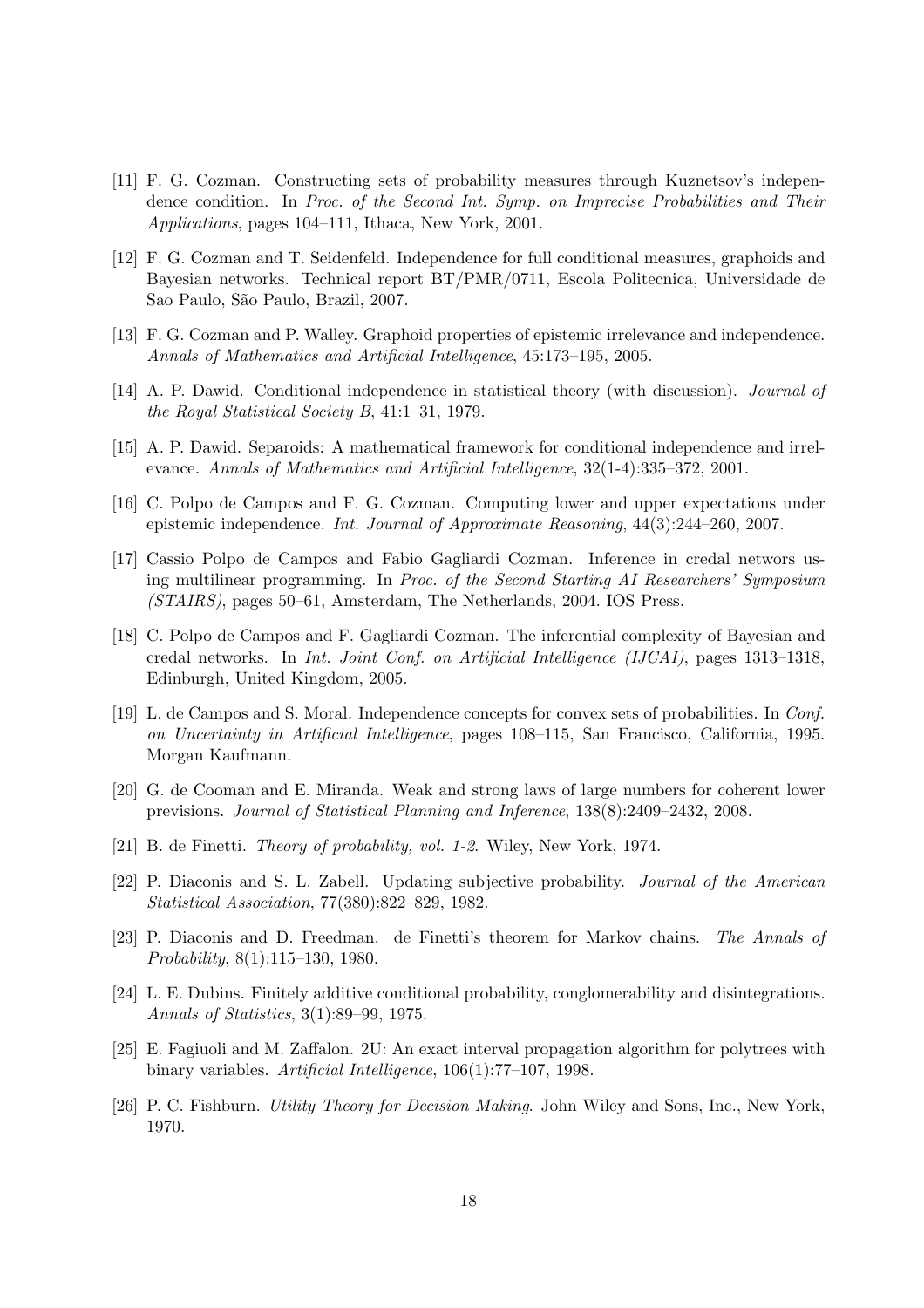- [27] P. Gardenfors and N. E. Sahlin. Unreliable probabilities, risk taking and decision making. Synthese, 53:361–386, 1982.
- [28] D. Geiger, T. Verma, and J. Pearl. d-separation: from theorems to algorithms. Uncertainty in Artificial Intelligence 5, pages 139–148, 1990.
- [29] F. J. Giron and S. Rios. Quasi-Bayesian behaviour: A more realistic approach to decision making? In Bayesian Statistics, pages 17–38. University Press, Valencia, Spain, 1980.
- [30] A. Hajek. What conditional probability could not be. Synthese, 137:273–323, 2003.
- [31] J. Y. Halpern. Lexicographic probability, conditional probability, and nonstandard probability. In Proc. of the Eighth Conf. on Theoretical Aspects of Rationality and Knowledge, pages 17–30, 2001.
- [32] P. J. Hammond. Elementary non-Archimedean representations of probability for decision theory and games. In P. Humphreys, editor, Patrick Suppes: Scientific Philosopher; Volume 1, pages 25–59. Kluwer, Dordrecht, The Netherlands, 1994.
- [33] D. Heath and W. Sudderth. de Finetti's theorem on exchangeable variables. The American Statistician, 30(4):188–189, 1976.
- [34] R. Jeffrey. The Logic of Decision. McGraw-Hill, 1965.
- [35] J. B. Kadane and A. O'Hagan. Using finitely additive probability: Uniform distributions on the natural numbers. Journal of the American Statistical Association, 90(430):626–631, 1995.
- [36] J. B. Kadane, M. J. Schervish, and T. Seidenfeld. A Rubinesque theory of decision. In A Festschrift for Herman Rubin, pages 45–55. Institute of Mathematical Statistics, 2004.
- [37] John Maynard Keynes. A Treatise on Probability. Macmillan and Co., London, 1921.
- [38] D. Kikuti, F. G. Cozman, and C. Polpo de Campos. Partially ordered preferences in decision trees: computing strategies with imprecision in probabilities. In IJCAI Workshop on Advances in Preference Handling, pages 118–123, Edinburgh, United Kingdom, 2005.
- [39] P. Krauss. Representation of conditional probability measures on Boolean algebras. Acta Mathematica Academiae Scientiarum Hungaricae, 19(3-4):229–241, 1968.
- [40] V. P. Kuznetsov. Interval Statistical Methods. Radio i Svyaz Publ., (in Russian), 1991.
- [41] V. P. Kuznetsov. Auxiliary problems of statistical data processing: Interval approach. In Extended Abstracts of APIC95: Int. Workshop on Applications of Interval Computations, pages 123–129, 1995.
- [42] H. E. Kyburg Jr. and M. Pittarelli. Set-based Bayesianism. IEEE Transactions on Systems, Man and Cybernetics A, 26(3):324–339, 1996.
- [43] H. Kyburg Jr. and M. Pittarelli. Some problems for convex Bayesians. In Conf. on Uncertainty in Artificial Intelligence, pages 149–154, 1992.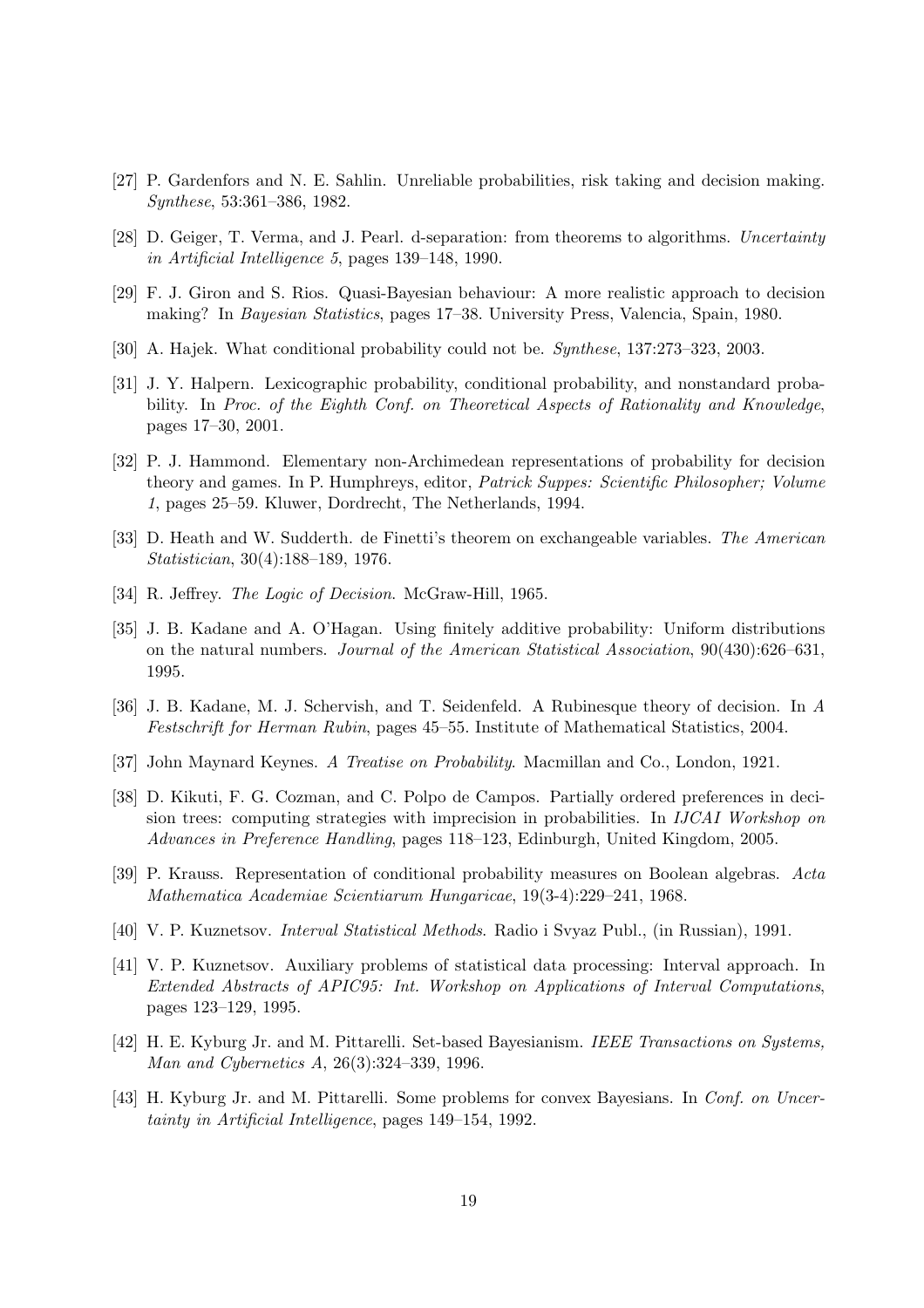- [44] H. E. Kyburg Jr. and M. Pittarelli. Set-based Bayesianism. Technical Report UR CSD;TR 407 (http://hdl.handle.net/1802/765), University of Rochester, Computer Science Department, March 1992.
- [45] F. Lad. Operational Subjective Statistical Methods: a Mathematical, Philosophical, and Historical Introduction. John Wiley, New York, 1996.
- [46] I. Levi. The Enterprise of Knowledge. MIT Press, Cambridge, Massachusetts, 1980.
- [47] S. Moral and A. Cano. Strong conditional independence for credal sets. Annals of Mathematics and Artificial Intelligence, 35:295–321, 2002.
- [48] S. Moral. Epistemic irrelevance on sets of desirable gambles. Annals of Mathematics and Artificial Intelligence, 45(1-2):197–214, 2005.
- [49] J. Pearl. Probabilistic Reasoning in Intelligent Systems: Networks of Plausible Inference. Morgan Kaufmann, San Mateo, California, 1988.
- [50] K. P. S. Bhaskara Rao and M. Bhaskara Rao. Theory of Charges. Academic Press, 1982.
- [51] M. Schervish, T. Seidenfeld, J. Kadane, and I. Levi. Extensions of expected utility theory and some limitations of pairwise comparisons. In Proc. of the Third Int. Symp. on Imprecise Probabilities and their Applications, pages 496–510. Carleton Scientific, 2003.
- [52] M. J. Schervish. Theory of Statistics. Springer-Verlag, New York, 1995.
- [53] T. Seidenfeld, M. J. Schervish, and J. B. Kadane. Decisions without ordering. In Acting and Reflecting, pages 143–170. Kluwer Academic Publishers, 1990.
- [54] T. Seidenfeld and L. Wasserman. Dilation for sets of probabilities. Annals of Statistics, 21(9):1139–1154, 1993.
- [55] T. Seidenfeld. Remarks on the theory of conditional probability: some issues of finite versus countable additivity. In Statistics – Philosophy, Recent History, and Relations to Science, pages 167–177. Kluwer Academic, 2001.
- [56] T. Seidenfeld, M. Schervish, and J. Kadane. Coherent choice functions under uncertainty. In Int. Symp. on Imprecise Probability: Theories and Applications. Prague, Czech Republic, 2007.
- [57] T. Seidenfeld, M. J. Schervish, and J. B. Kadane. Improper regular conditional distributions. The Annals of Probability, 29(4):1612–1624, 2001.
- [58] A. Sen. Social choice theory: a reexamination. Econometrica, 45:53–89, 1977.
- [59] G. Shafer. A Mathematical Theory of Evidence. Princeton University Press, 1976.
- [60] C. A. B. Smith. Consistency in statistical inference and decision. Journal Royal Statistical Society B, 23:1–25, 1961.
- [61] M. Troffaes. Decision making with imprecise probabilities: A short review. SIPTA Newsletter, pages 4–7, 2004.